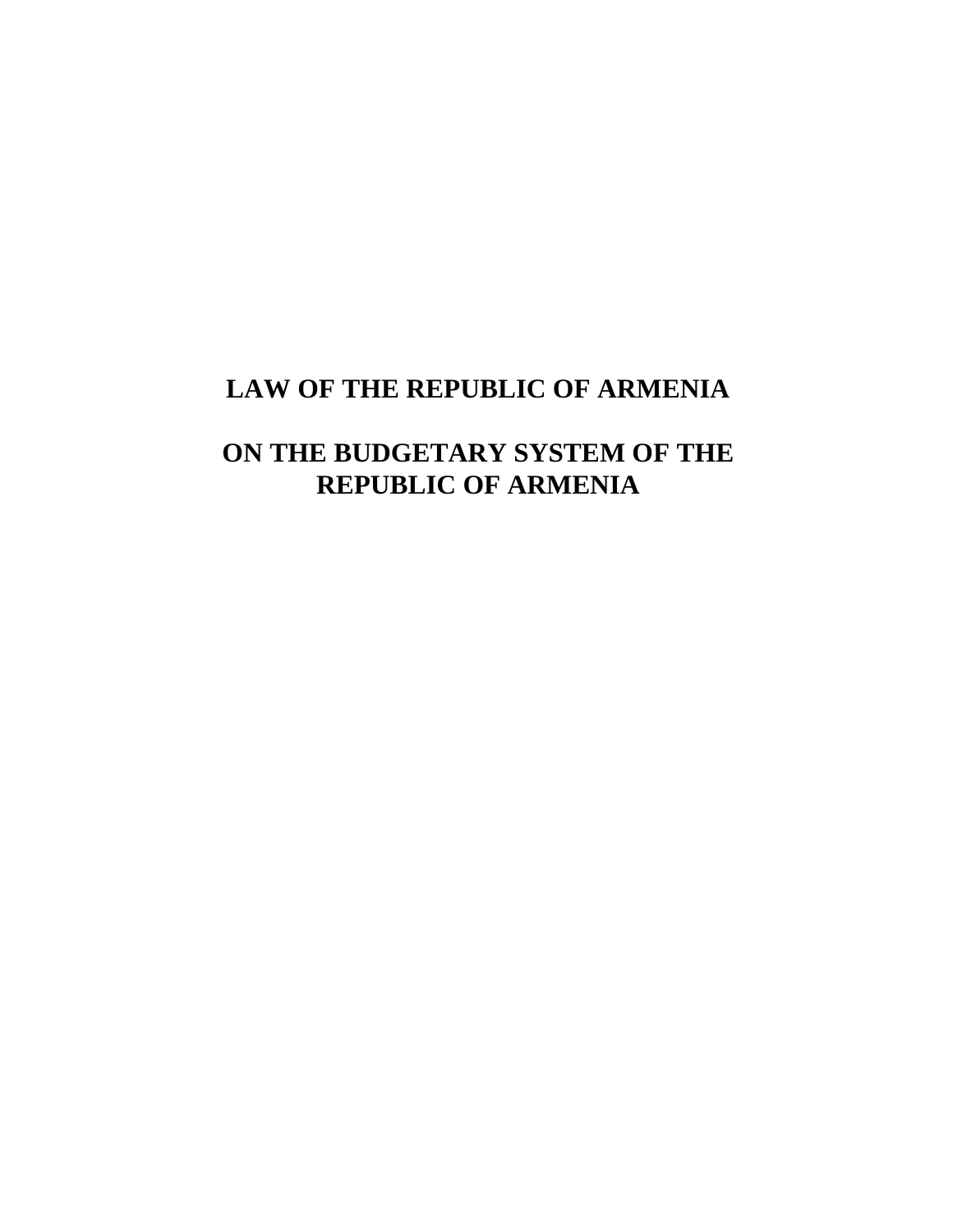| ARTICLE 28. THE STRUCTURE OF COMMUNITY BUDGETS, COMMUNITY BUDGET REVENUES AND EXPENDITURES  13 |  |
|------------------------------------------------------------------------------------------------|--|
|                                                                                                |  |
|                                                                                                |  |
|                                                                                                |  |
|                                                                                                |  |
|                                                                                                |  |
|                                                                                                |  |
|                                                                                                |  |
|                                                                                                |  |
|                                                                                                |  |
|                                                                                                |  |
|                                                                                                |  |
|                                                                                                |  |
|                                                                                                |  |
|                                                                                                |  |
|                                                                                                |  |
|                                                                                                |  |
|                                                                                                |  |
|                                                                                                |  |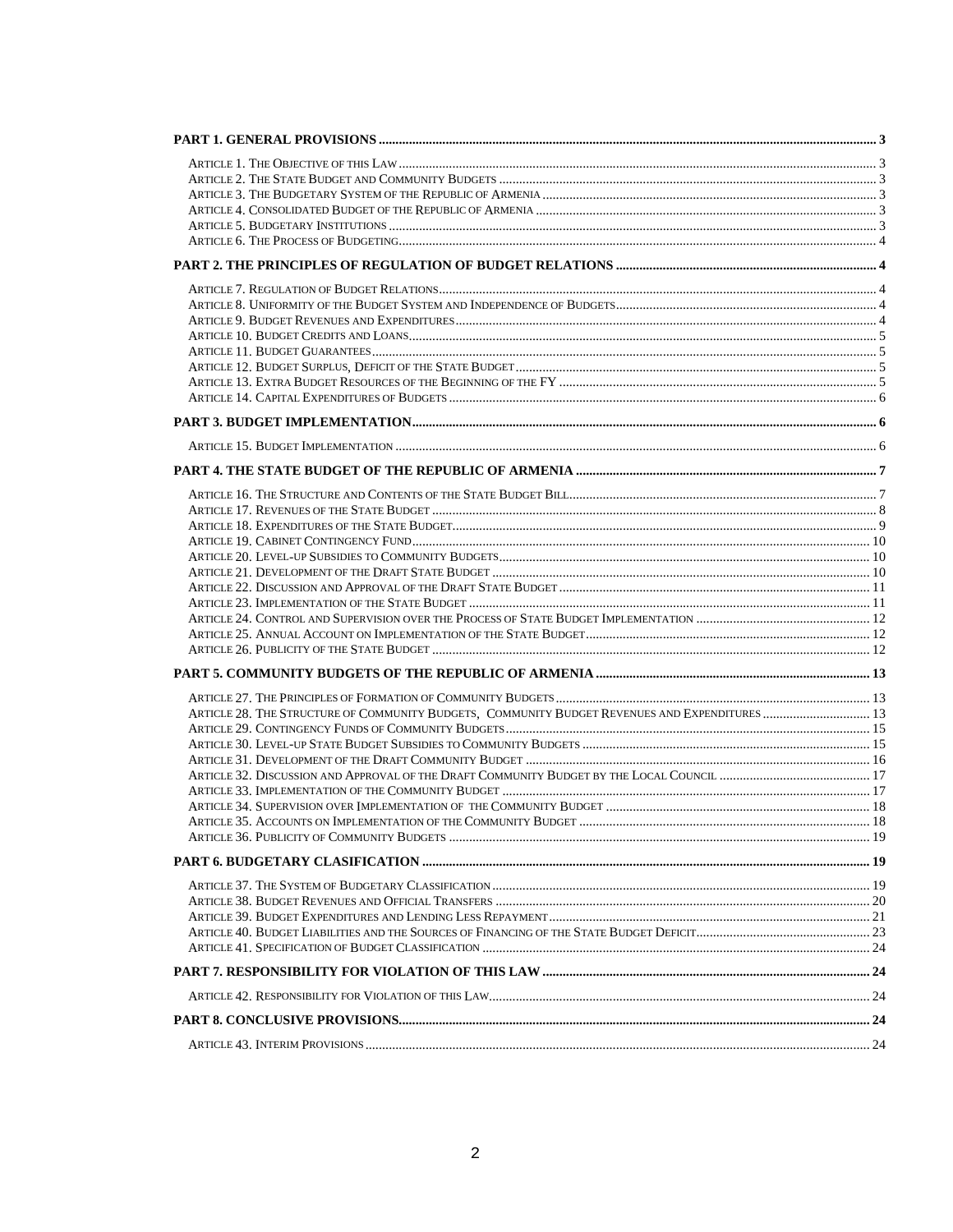# **LAW OF THE REPUBLIC OF ARMENIA ON THE BUDGETARY SYSTEM OF THE REPUBLIC OF ARMENIA**

*Adopted by the National Assembly on June 24, 1997 Signed by President L. Ter-Petrosian on July 21, 1997*

#### **PART 1. GENERAL PROVISIONS**

#### *Article 1. The Objective of this Law*

The objective of this Law is to define the basic procedures of the budgetary system and to regulate the process of budgeting.

#### *Article 2. The State Budget and Community Budgets*

- 1. The State Budget and community budgets are fiscal plans for a particular period of time on raising and spending the funds necessary for state and local jurisdictions to perform their constitutional and statutory functions.
- 2. The budgets are drafted, discussed and adopted pursuant to the procedure set forth in the Constitution and the laws.

# *Article 3. The Budgetary System of the Republic of Armenia*

- 1. The budgetary system of the Republic of Armenia is composed of the State Budget and community budgets (hereafter - the budgets);
- 2. The State Budget and community budgets are built upon a unified fiscal, monetary and tax policy of the State.
- 3. The budgetary system of the Republic of Armenia is built upon the principles of:
	- − preparation of draft budgets;
	- − budgetary classification of budget revenues and expenditures;
	- − accounting;
	- − reporting;
	- − general principles of budget implementation.

# *Article 4. Consolidated Budget of the Republic of Armenia*

Consolidated budget of the Republic of Armenia is the consolidated balance of state and community budget revenues and expenditures.

# *Article 5. Budgetary Institutions*

1. Budget institutions are the legal entities which execute the powers of state and local governments, and are fully financed from corresponding budgets.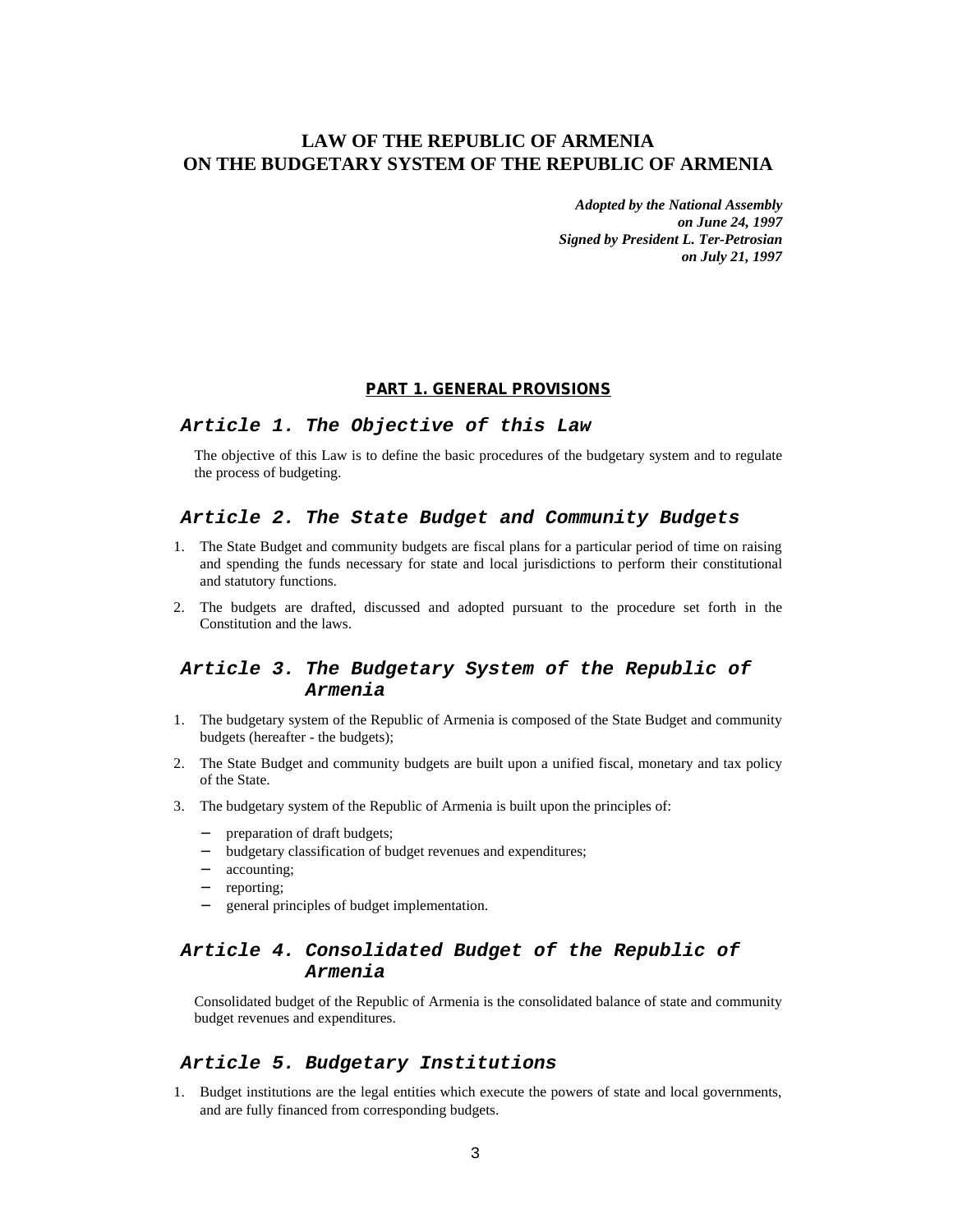- 2. Personnel expenditure estimates of a state government agency are confirmed, within the limits of the general state budget appropriations, by the head of the agency, in accordance with the statutory procedure.
- 3. Personnel expenditure estimates of a local self government agency are confirmed by the mayor, within the limits of general local budget appropriations, in accordance with the statutory procedure.
- 4. Personnel expenditure estimates of a budget institution which cannot be classified as a local agency are confirmed by the head of the responsible government agency, within the limits of general budget appropriations, in accordance with the statutory procedure.

## *Article 6. The Process of Budgeting*

- 1. The process of budgeting includes the legally regulated activities of state and local government agencies for drafting, discussing, adopting and implementing of annual budgets and confirming the annual report on budget implementation.
- 2. Draft budgets are prepared in accordance with action and development plans of the state and local governments.
- 3. The fiscal year (FY) in the Republic of Armenia starts on January 1 and ends on December 31 of the same year.
- By a Cabinet Decision, operations on coverage of the previous fiscal year's liabilities (hereafter conclusive operations) can be continued during the first month of the following fiscal year.
- 4. The process of budgeting starts on the dates set forth in this law and ends when the annual report on budget implementation is confirmed.

#### **PART 2. THE PRINCIPLES OF REGULATION OF BUDGET RELATIONS**

#### *Article 7. Regulation of Budget Relations*

- 1. Regulation of budget relations includes the activities of responsible agencies, performed within the framework of their statutory powers, for organisation and definition of the budgetary system, distribution of revenues among the budgets, budget classification and making amendments to the budgets.
- 2. Budget relations are regulated in accordance with the statutory principles of uniformity, independence, equilibrium and publicity associated to budgets.

# *Article 8. Uniformity of the Budget System and Independence of Budgets*

- 1. Uniformity of the budget system is ensured by a common legal framework, a common system of budgetary classification, common procedures and methodology for budgetary accounting and recording, endorsed principles applied in the budgeting process, and the existence of a common monetary system.
- 2. Independence of a budget is ensured by independent revenue sources assigned to the budget by law and the statutory power, conferred upon the jurisdiction responsible for adoption of the budget, to determine to a certain extent the character of budget expenditures.

#### *Article 9. Budget Revenues and Expenditures*

- 1. Budget inflows include funds generated from the own revenue sources assigned to the budget by law, borrowings and contributions.
- 2. Budget expenditures fall into two categories: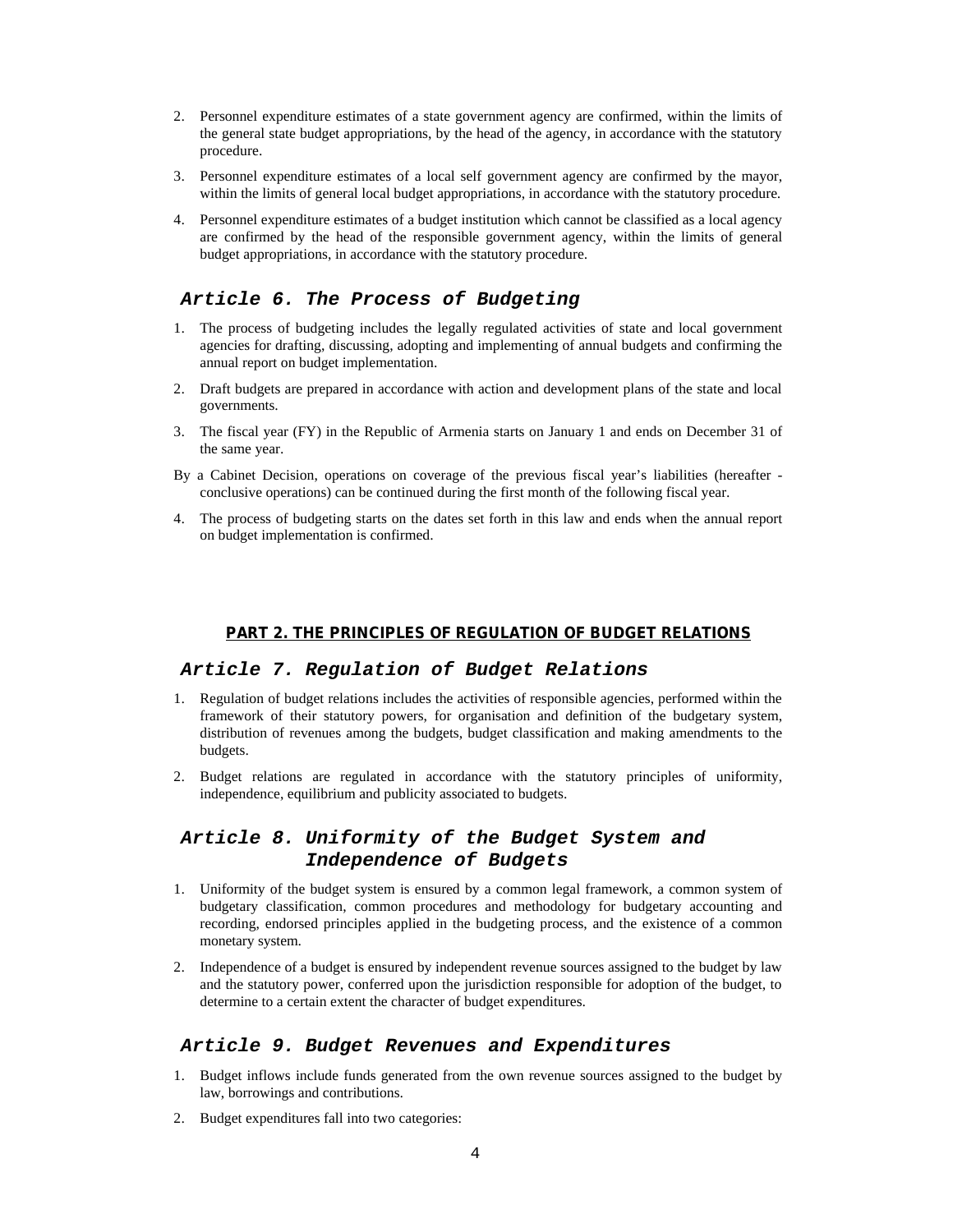- − capital expenditures include the outlays planned in programmes of state and local importance, which, through purchase of goods and services, result in generation of additional fixed assets and reserves or appreciation of the existing assets;
- current expenses include all the expenditures not classified as capital expenditures.

### *Article 10. Budget Credits and Loans*

- 1. Budget credits are the funds extended from the state budget to local self government agencies and other entities on the terms of repayment, interest servicing and maturity.
- 2. Budget loans are the funds extended on concessional terms from the state budget to local self government agencies, subject for repayment by the end of the FY, for financing of specific programmes or expenditures.
- 3. The procedure of extending budget credits and loans is established by the Cabinet, in accordance with the requirements of this law.

#### *Article 11. Budget Guarantees*

- 1. The budget guarantee is a repayment obligation, which certifies that the liabilities towards the person to whom the budget guarantee is provided shall be appropriately respected, at the expense of state budget funds.
- 2. The funds due and not paid under a budget guarantee shall be reimbursed from the contingency fund of the state budget and accrued on a separate line.
- 3. The procedure of providing budget guarantees is established by the Cabinet, in accordance with the requirements of this law.
- 4. The total amount of liabilities for which budget guarantees in the current fiscal year are provided shall not exceed 10% of the tax revenues collected in the previous fiscal year (except for the guarantees provided under international agreements signed on behalf of the Republic of Armenia). The amounts calculated in this way can be increase every subsequent year by 5%, except for the cases where there is a decline in tax revenues in comparison with the previous year.

# *Article 12. Budget Surplus, Deficit of the State Budget*

- 1. The budgeted expenditures shall not exceed budget revenue expectations for the same FY.
- 2. Budget surplus means the excess of budgetary revenues over the budgetary expenditures.
- 3. State budget deficit means the excess of state budget expenditures over the state budget revenues.

State budget deficit is financed from domestic and foreign borrowings.

In the course of the FY the Central Bank of Armenia carries out financing of the state budget deficit in accordance with the RA Law on the Central Bank of Armenia.

The amount of state budget deficit (surplus) is set forth in the state budget law for the given FY.

The state budget deficit shall not exceed 10% of the GDP in the given FY.

## *Article 13. Extra Budget Resources of the Beginning of the FY*

- 1. Extra budgetary resources of the beginning of the current FY are generated from the budget surplus at the close of the previous FY which may appear:
	- a) as a result of a planned budget surplus;
	- b) if the actual budget inflows come to be more than the budgeted expenditures;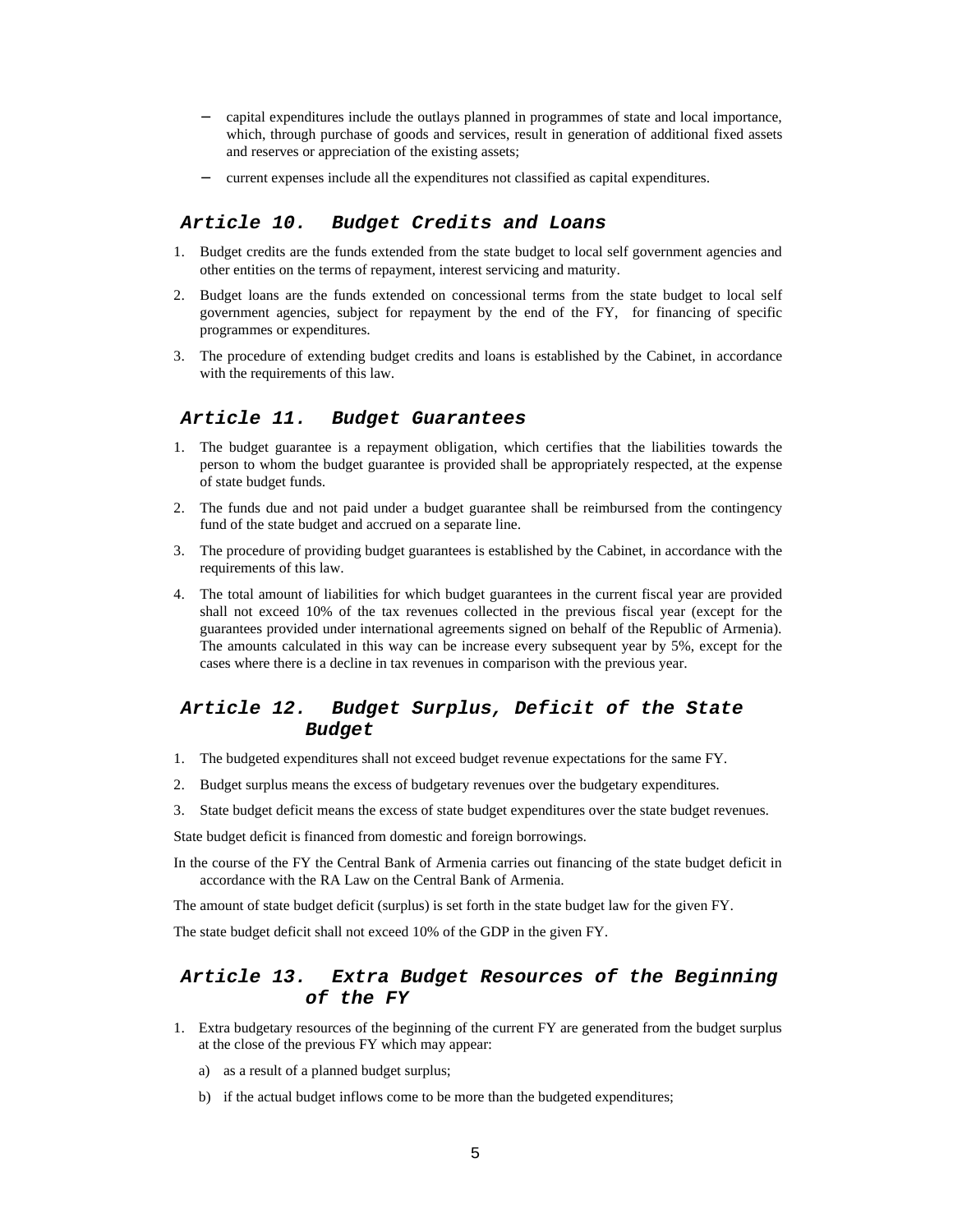- c) if the actual execution of budget expenditures come to be less than the expected budget revenues.
- 2. Extra budget resources of the beginning of a FY are included in the budget revenues of the FY.

## *Article 14. Capital Expenditures of Budgets*

- 1. The procedure of budget financing of capital expenditures is established by the Cabinet, in accordance with this law. In this procedure of budget financing of capital expenditures the Cabinet defines:
	- a) the legal basis for execution of capital expenditures: the State Programme for Capital Investments, targeted programmes, decisions of executive authorities of local self governments;
	- b) the principal economic and technical criteria and model estimates of expenditures;
	- c) phases and timetable of implementation of expenditures;
	- d) the order of submitting, discussing and confirming the list of capital expenditure items;
	- e) the way of reflecting the capital expenditures in draft budgets and in annual reports on budget implementation;
	- f) other provisions in regard to budget financing of capital expenditures.
- 2. Capital budget expenditures may include investments in charter capitals of legal entities resulting in state or community ownership of a share of the legal entity's real property.
- 3. The state property generated from state capital investments shall be managed by the corresponding state or local government agency.
- 4. The funds generated from the use, sales or rent of state-owned or community-owned property shall be transferred to corresponding budgets.

#### **PART 3. BUDGET IMPLEMENTATION**

#### *Article 15. Budget Implementation*

- 1. Budget implementation includes the regulated activities of state and local government agencies in regard to collection of revenues and execution of expenditures.
- 2. Budget implementation is built upon the principle of unified cash accounting, which means that all the budget revenues and the budget expenditures are accrued on the Unified Treasury Account of the Ministry of Finance and Economy.
- 3. Budget implementation is organised by the Ministry of Finance and Economy.
- 4. The procedure of budget implementation is established by the Cabinet on the basis of this law. The procedure of budget implementation defines:
	- a) the basic principles of budget implementation;
	- b) the forms, documentation, timing and volumes;
	- c) rights and duties of the elements of the budgetary system in the course of budget implementation;
	- d) the order of establishing quarterly allocations on the basis of approved budgets;
	- e) the prerequisites for and the order of applying and revoking the sequestration and inflation adjustment mechanisms;
	- f) the order of making amendments to budgets in the course of budget implementation, within the limits set forth in Articles 23 and 33 of this law;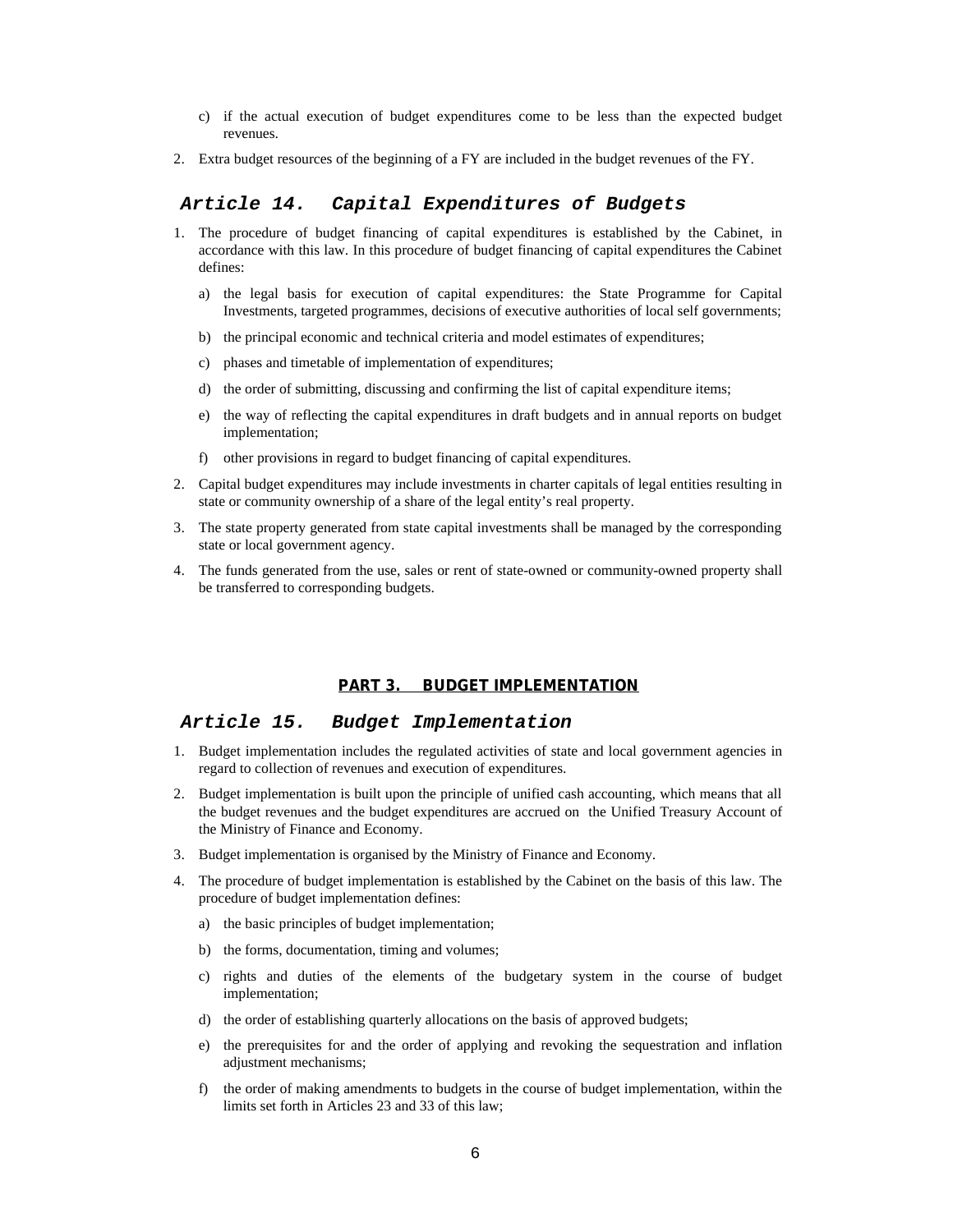- g) the order of financing expenditures from contingency funds of the budgets;
- h) other provisions in regard to budget implementation process.
- 5. To ensure the budget implementation, the Ministry of Finance and Economy and field treasuries carry out:
	- a) cash maintenance of budgets;
	- $b)$
	- c) consolidation of public funds, including state and local budget funds, on the Unified Treasury Account;
	- d) management of the financial resources of budgets and budget institutions consolidated on the Unified Treasury Account;
	- e) management of the state debt;
	- f) methodological regulation of budget accounting and reporting;
	- g) other activities provided for in the law and other legal regulations.
- 6. Budget revenues are credited on the Unified Treasury Account of the Ministry of Finance and Economy.
- 7. The budget revenues and expenditures of state and local government agencies and subordinate budget institutions are reflected on their treasury accounts, managed by the Ministry of Finance and Economy or the field treasuries.
- 8. Disbursements from the treasury accounts of budget institutions are carried out by the Ministry of Finance and Economy and the field treasuries through their agent banks. In case of availability of budget funds on the treasury accounts of budget institutions, the payments are carried out unconditionally.
- 9. State and local government agencies and subordinate budget institutions can open bank accounts only upon permission of the Cabinet.
- 10. In case of shortage of budget revenues in the course of budget implementation the mechanism of sequestration of expenditures is applied. Sequestration means proportional reduction of budget expenditures on all budget lines, except the state budget level-up subsidies to community budgets and other expenditures protected by law.
- 11. The budget expenditures related to purchase of goods and services are financed in accordance with the procedure set forth in RA Law on State Purchases.
- 12. The contracts which entail state and local government liabilities shall be registered in the Ministry of Finance and Economy.

#### **PART 4. THE STATE BUDGET OF THE REPUBLIC OF ARMENIA**

# *Article 16. The Structure and Contents of the State Budget Bill*

- 1. The state budget bill is composed of:
	- a) the budget message of the Cabinet;
	- b) the draft law on the state budget.
- 2. The budget message of the Cabinet includes:
	- a) the statement of the Cabinet on the main directions of socio-economic development and fiscal policies in the coming FY and, if necessary, the draft laws to ensure the implementation of the proposed budget;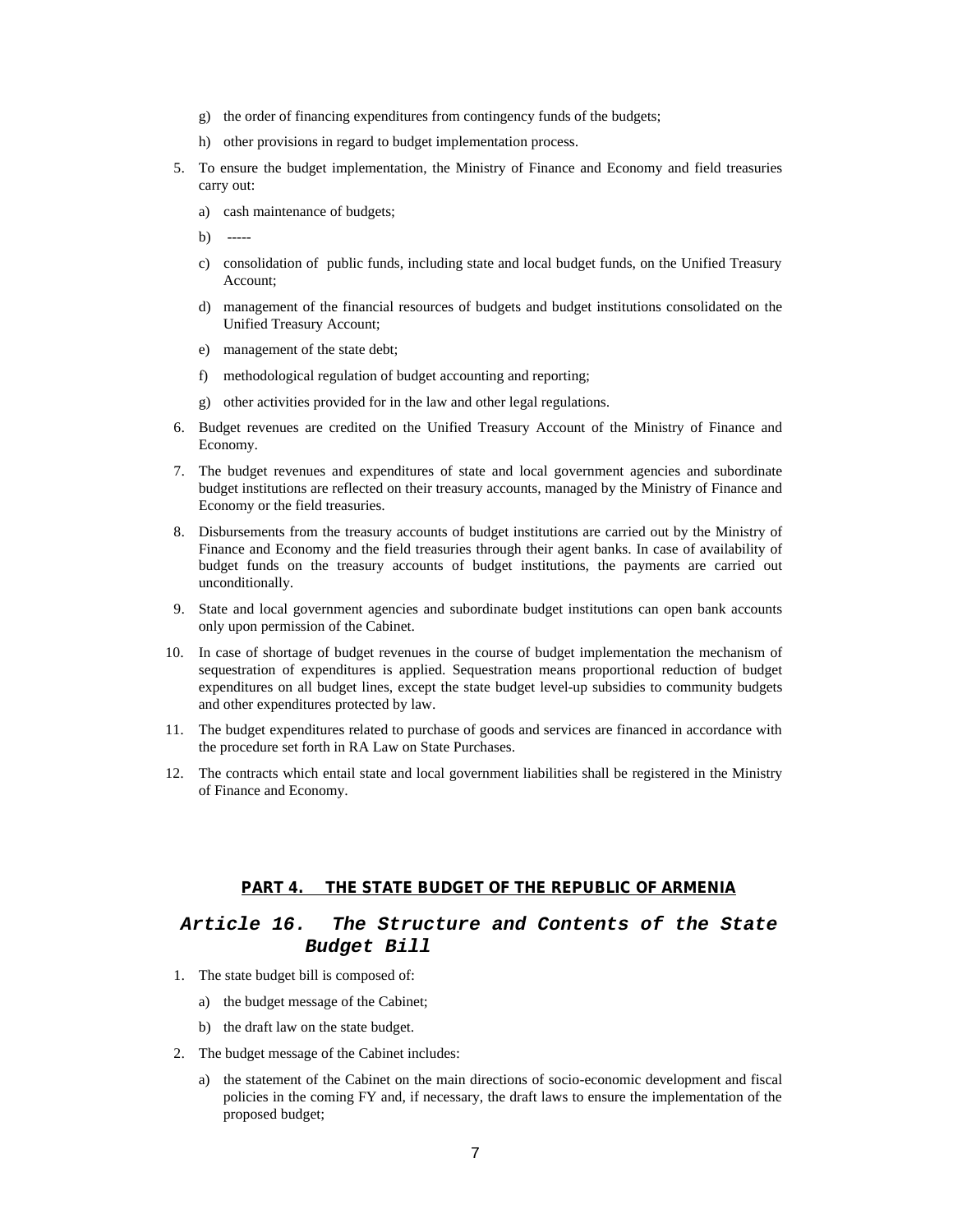- b) three-year forecast of the main indices of socio-economic conditions in the republic;
- c) explanatory note on the draft of the state budget law.
- 3. The explanatory note is a complete file of documents, justifying the draft law on the state budget, which includes:
	- a) justification of planned state budget revenues, expenditures and deficit (surplus), including the interest rates and maturities on loans borrowed for financing of the deficit, as well as trend analysis of the mentioned budget elements.
	- b) trend analysis of planned state budget revenues, expenditures and deficit (surplus) on the basis of actual figures of the previous FY and confirmed figures of the current FY;
	- c) budget forecasts for the next three years following the FY covered by the draft state budget law;
	- d) justification of state budget revenues expectations in the proposed draft, with a breakdown per "tax", "non-tax" and "other" revenues;
	- e) justification of the proposed state budget appropriations, for each line of budget classification, identification and justification of the nature and the amount of budget credits and guarantees, identification of the basic norms for calculation of budget expenditures;
	- f) justification of budget appropriations for financing of targeted programmes, with indication of the programme's:
		- legal basis;
		- substance;
		- tasks and objectives:
		- − phases and timing of implementation.
	- g) the structure and trend analysis of external and domestic debt, on the basis of actual figures of previous FY and estimated figures of current FY;
	- h) justification of the appropriations budgeted for generation of Cabinet contingency fund and state reserves;
	- i) information on proposed appropriations against the original budget requests;
	- j) information on state budget appropriations for community budgets made in accordance with the statutory procedure;
	- k) justification of the appropriations generated from financial and commodity assistance, donations and other revenues expected in the next FY;
	- l) information on personnel expenditures of budget financed institutions, and trend analysis of this information based upon the corresponding figures of the last FY and the estimated figures of the current FY, as well as information on the actual number of employees;
	- m) other information, which the Cabinet finds essential for justification of the draft law on the state budget.

#### *Article 17. Revenues of the State Budget*

- 1. Revenue sources of the state budget fall into the following categories:
	- a) revenues from taxes and duties;
	- b) non-tax revenues;
	- c) revenues from capital transactions.
- 2. Taxes and duties:
	- a) value added tax;
	- b) excise tax;
	- c) profit tax;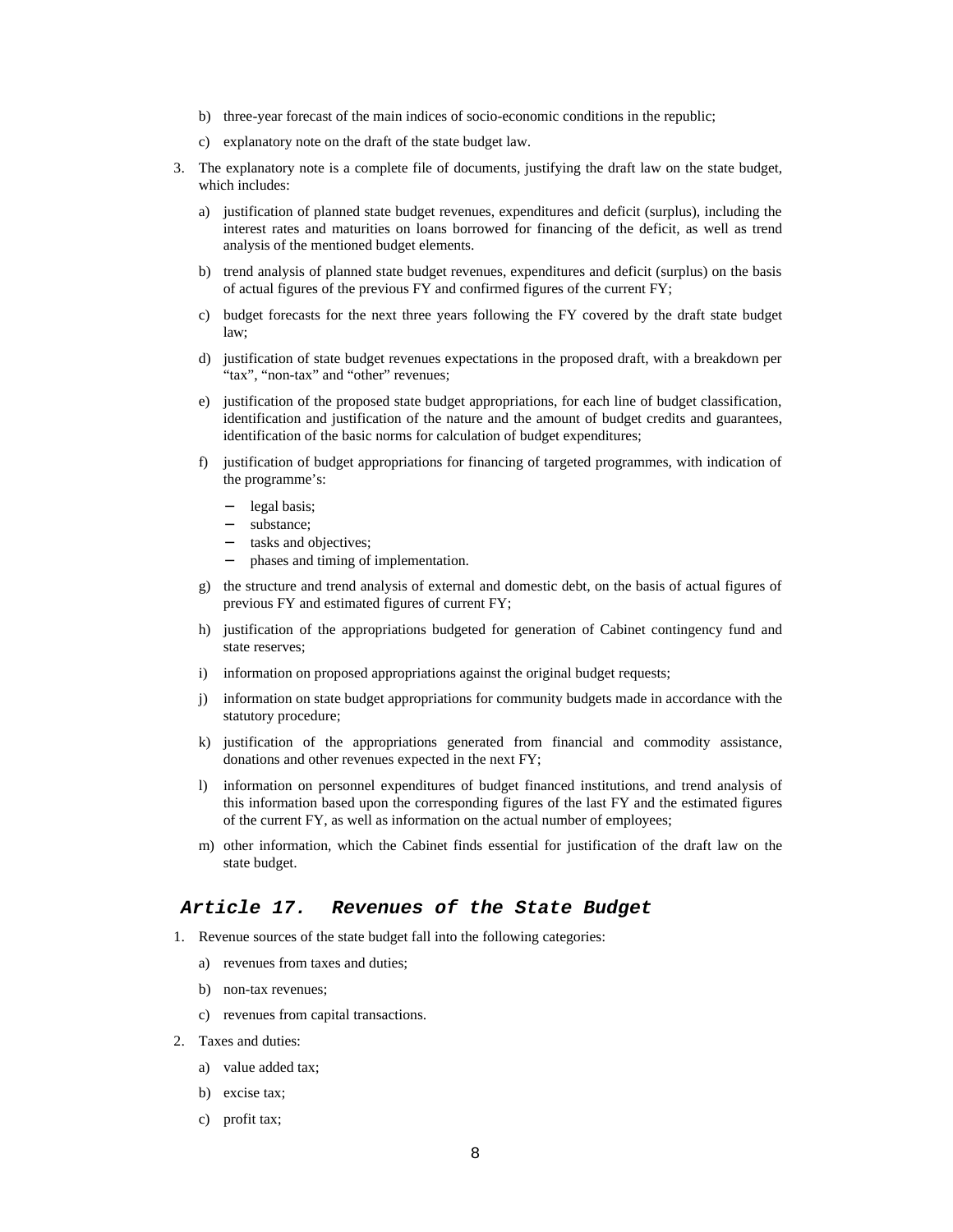- d) 85% of income tax collections;
- e) 5% of real property tax collections;
- f) 5% of land tax collections;
- g) presumptive income tax;
- h) customs duties;
- i) State duties, except for the duties reserved by Article 28 of this law to community budgets;
- j) charges on violation of tax legislation, except for the charges reserved by law to community budgets;
- 3. Non-tax revenues:
	- a) Central Bank profit;
	- b) dividends and interest;
	- c) revenues from rental of the property of budgetary institutions and the state reserve lands outside the administrative borders of communities;
	- d) interest on state lending;
	- e) revenues from the sales of the property passed to the state as devised or confiscated property, or property in abeyance;
	- f) proceeds from organisation of state lotteries;
	- g) revenues from charges on offences imposed by executive and judicial authorities;
	- h) other non-tax budget revenues provided for in the law and other legal regulations.
- 4. Revenues from capital transactions:
	- a) revenues from the sales of state-owned fixed assets;
	- b) revenues from the sales of the property of budgetary institutions;
	- c) revenues from the sales of state material reserves;
	- d) revenues from the sales of state-owned land and non-material assets;
- 5. Official transfers:
	- a) transfers from overseas countries and international organisations;
	- b) other transfers.

#### *Article 18. Expenditures of the State Budget*

- 1. Below are the main expenditure groups representing national importance programmes financed from the state budget:
	- a) general state services;
	- b) defence;
	- c) maintenance of public order and security;
	- d) education and science;
	- e) health care;
	- f) social safety and social insurance;
	- g) communal services;
	- h) culture, sports and religion;
	- i) energy and fuel complex;
	- j) agriculture, forestry, water reserves and fisheries;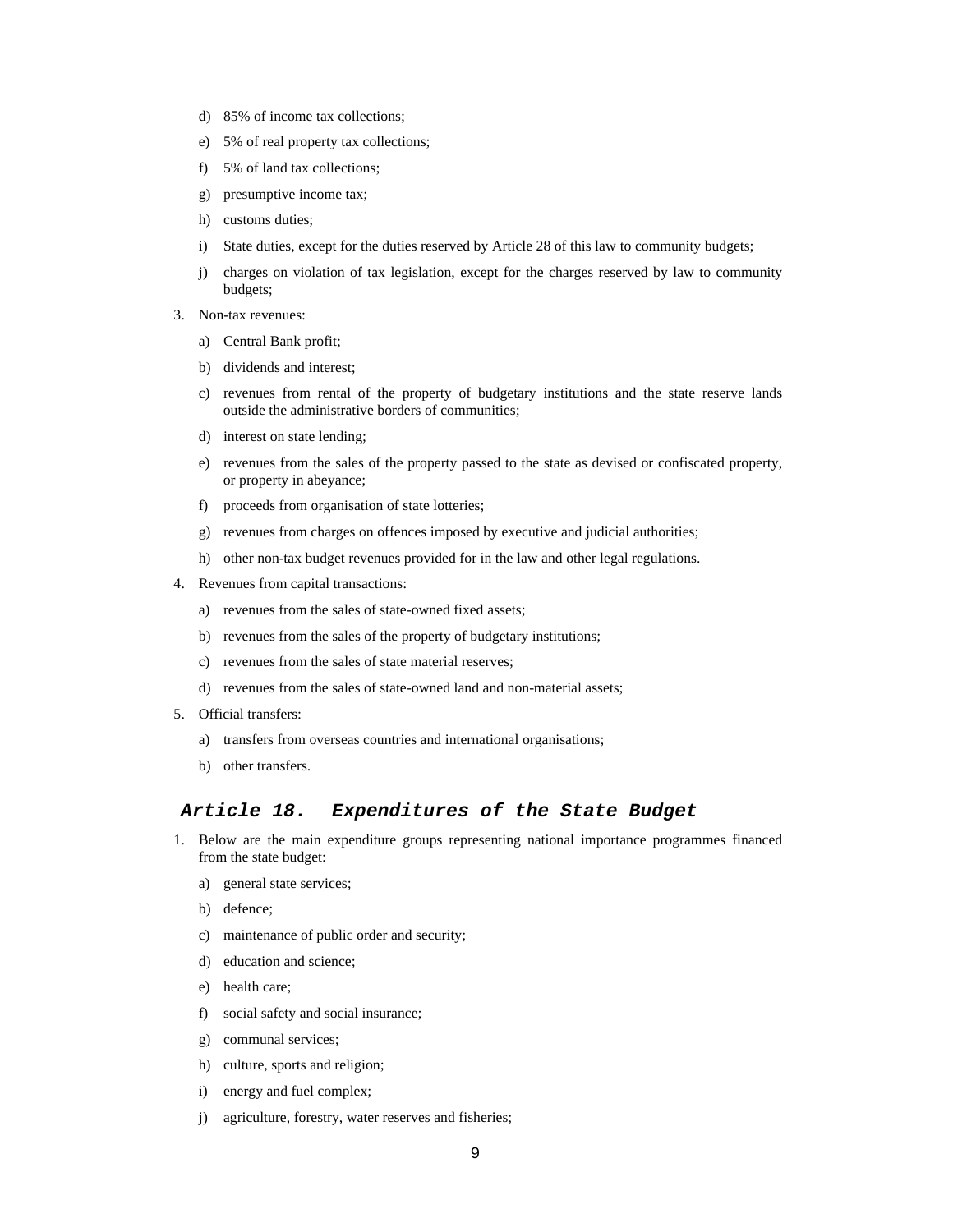- k) mining industry and extraction of minerals (except fuel), processing industry, construction and environmental protection;
- l) transport, roads and communications;
- m) other expenditures not included in the main state budget expenditure groups, inter alia:
	- − Cabinet contingency fund;
	- − level-up subsidies to community budgets;
	- transfers to community budgets for execution of delegated functions;
	- − targeted state budget transfers, subventions, to community budgets for financing of capital expenditures of communities.
- 2. A separate line of state budget expenditures may include funds for paying financial rewards to employees of the Ministry of Finance and Economy, the Tax Inspection and the Customs Department. The procedure of formation and use of these funds shall be stipulated in the state budget law for the given FY.

#### *Article 19. Cabinet Contingency Fund*

- 1. The state budget reserves appropriations for the Cabinet contingency fund, which is the source to finance the expenditures not foreseen in the state budget, as well as the liabilities ensuing from budget guarantees. The Cabinet contingency fund is introduced in the expenditure part of the state budget as a separate Article.
- 2. The Cabinet contingency fund shall not exceed 5% of the total budget appropriations programmed in state budget law for the given FY.
- 3. Disbursements from the Cabinet contingency fund are carried out by Cabinet Decisions.

#### *Article 20. Level-up Subsidies to Community Budgets*

- 1. To ensure the harmonic development of communities, the state budget appropriations include level-up subsidies to community budgets.
- 2. The total appropriation for level-up subsidies to community budgets is set to an amount not less than 25% of total income tax, land tax and real property tax collections.
- On calculating state budget level-up subsidies to community budget the exemptions granted, in accordance with the statutory procedure, by local self governments are taken into consideration.
- 3. The procedure for extending level-up subsidies to community budgets is stipulated in the RA Law on Financial Equalisation.

#### *Article 21. Development of the Draft State Budget*

- 1. The activities on development of the draft state budget are organised by the Cabinet, on the basis of Prime Minister's Decision on inception of budgeting process for the coming FY, pursuant to the timing set forth in that decision and this law.
- 2. On developing the draft of the state budget, the Cabinet or the public administration body authorised by the Cabinet, consults with the Central Bank issues related to the draft budget, in accordance with Article 31 of the RA Law on the Central Bank.
- 3. To regulate the activities on development of the draft state budget, the Ministry of Finance and Economy shall transmit, by June 20 of the current FY, to local self government agencies the methodological instructions for calculation of budget expenditures, forms and the procedure for submitting of budget financing requests and estimates for personnel expenditures of budget institutions.
- 4. The state government agencies shall submit, by August 20 of the current FY, to the Ministry of Finance and Economy the budget financing request for their staffs and relevant sectors.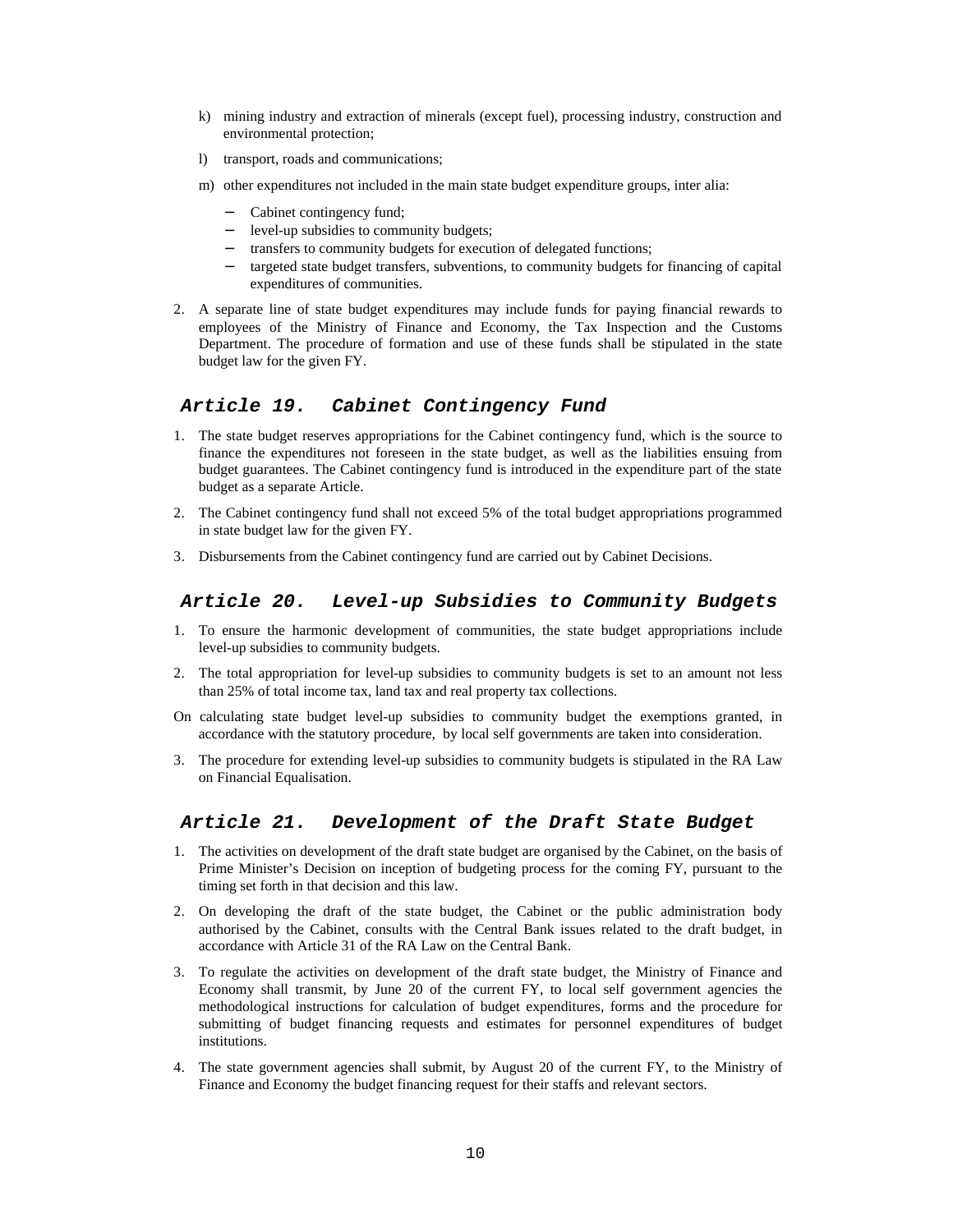- Annexed to the budget financing requests the corresponding expenditure estimates and support statements shall be presented.
- 5. By September 20 of the current FY, the Ministry of Finance and Economy, in accordance with the procedure set forth in Article 20 of this law, shall calculate and transmit to local agencies of state administration the limits of state budget transfers to community budgets.
- 6. The budget financing request of a budget institution shall be signed by the head of the budget institution, who bears statutory responsibility for targeted use of budget transfers.
- 7. In case the budget financing requests are not submitted within the deadlines set forth in this law, they have to be prepared by the Ministry of Finance and Economy.
- 8. The capital expenditures are calculated on the basis of targeted programmes. For multi-annual programmes, the amounts budgeted for each FY shall be mentioned. The annual amounts of capital expenditures for such programmes are confirmed by the Ministry of Finance and Economy and introduced on a separate line in the state budget for the corresponding FY.
- 9. The Ministry of Finance and Economy, by September 10 of the current FY, negotiates and endorses with the requesters the budget requests, and fixes this fact in a corresponding protocol.
- The protocol is to inform whether the Ministry of Finance and Economy has agreed to fully or partly finance the requested expenditures or has declined the request in its entirety. In the cases when the requests are declined, fully or partly, the reasons for doing so shall be mentioned.
- The protocols are signed by the Minister of Finance and Economy or the Deputy Minister authorised by the Minister. The protocols shall be transmitted to the requester by September 15 of the current FY.
- 10. Copies of budget requests submitted by Judicial Authorities, the Central Bank and the Committee on Energy shall be transmitted also to the National Assembly.
- 11. The order of settling the disagreements, in regard to budget requests, between the Ministry of Finance and Economy and the requesters is established by the Cabinet, in accordance with the requirements of this law.
- 12. On the basis of budget requests, external and domestic liabilities and revenue expectations in the coming FY, the Ministry of Finance and Economy develops the draft state budget for the coming FY and presents it to the Cabinet.
- 13. The Cabinet presents the draft state budget to the National Assembly's discussion at least 60 days before the next FY.

# *Article 22. Discussion and Approval of the Draft State Budget*

- 1. The procedure of discussing and approving the draft state budget in the National Assembly is fixed by the statutes of the National Assembly.
- 2. If the draft state budget implies adoption of support laws, the budget bill is put to vote after adoption of these laws.
- 3. If the state budget is not adopted till the beginning of the FY, the expenditures shall be executed in accordance with to the proportions of the previous FY.

# *Article 23. Implementation of the State Budget*

- 1. The procedure of state budget implementation is established by the Cabinet, on the basis of this law.
- 2. In the course of implementation of the state budget, the heads of corresponding state government agencies may reallocate funds between the budget lines of economic classification, within the limits of annual budget appropriations.
- 3. Amendments to the parliament approved state budget law can be made upon the proposal of National Assembly members or the Cabinet presented as a legislative initiative. The amendments to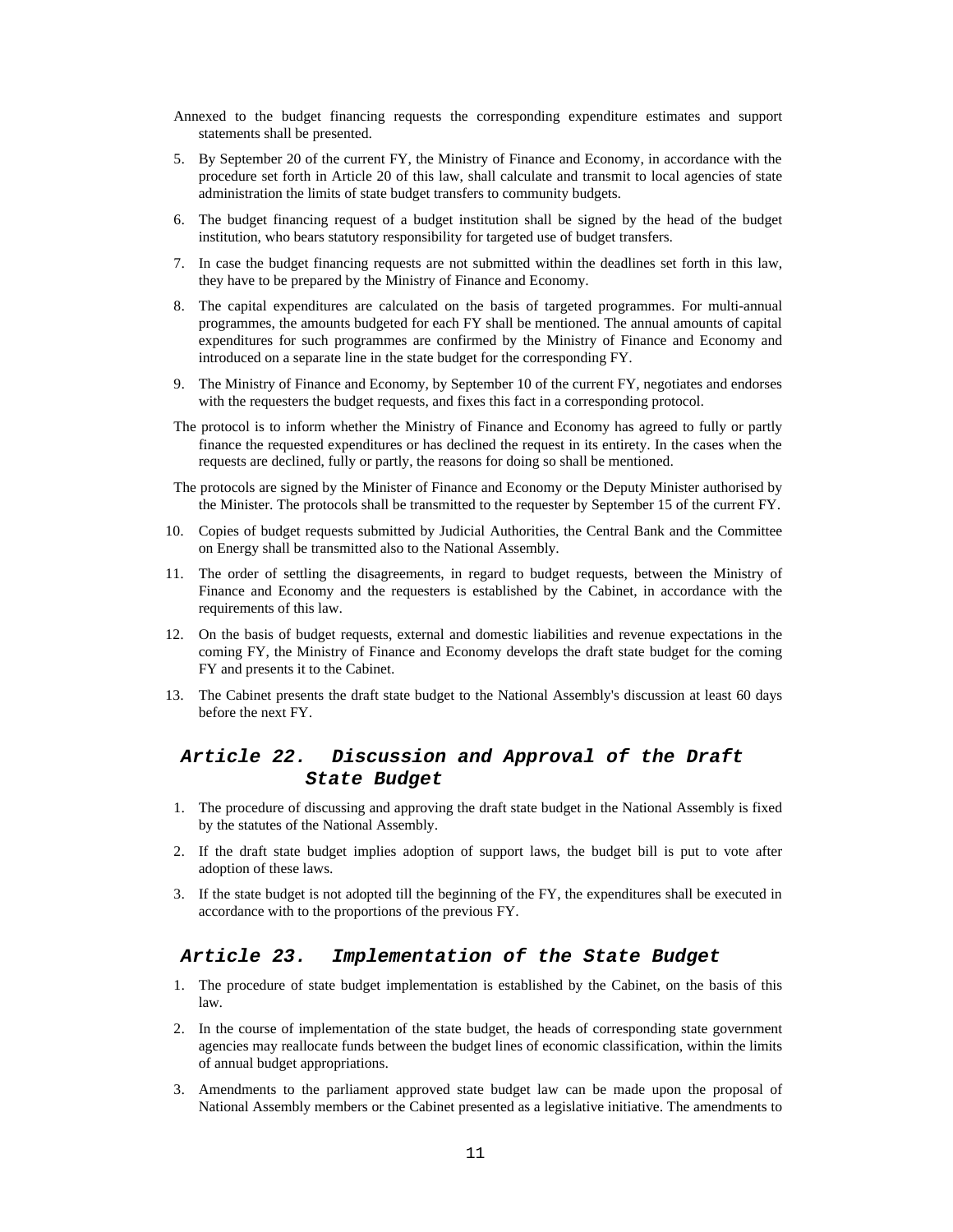the state budget which imply reduction of budget revenues and (or) increase of budget expenditures can be discussed by the National Assembly only if there is a relevant conclusion of the Cabinet, and are adopted by the majority vote of the total number of deputies.

Amendments to the state budget are adopted as a law.

- 4. After adoption of the state budget the Cabinet defines the quarterly plan of budget implementation.
- 5. The Cabinet bears the responsibility for state budget implementation.
- 6. Within 40 days after the end of each quarter the Cabinet informs the National Assembly on the progress of state budget implementation.

# *Article 24. Control and Supervision over the Process of State Budget Implementation*

- 1. The control over state budget implementation is exercised by the Cabinet, pursuant to the procedure defined by the Cabinet.
- 2. The supervision over state budget implementation is exercised by the National Assembly.
- 3. The National Assembly exercises supervision over:
	- a) compliance with the requirements of this law and the state budget law currently in effect;
	- b) the use of credits and loans received from foreign countries and international organisations;
	- c) fulfilment of budget liabilities, legitimacy of budget spendings, and observance of payroll estimation regulations.

# *Article 25. Annual Account on Implementation of the State Budget*

- 1. The Cabinet shall submit to the National Assembly the annual account on implementation of the state budget by May 1 of the following FY.
- 2. The annual account on implementation of the state budget includes:
	- a) information on the changes in the fiscal policy and the legal framework affecting the results of state budget implementation;
	- b) justification of the state budget deficit (surplus) in the accountable FY, and trend analysis thereof on the basis of the actual figures of the preceding FY and the accountable FY;
	- c) information on the nature and amount of expenditures executed from the Cabinet contingency fund in the accountable FY, with relevant justification;
	- d) information on foreign and domestic debt in the accountable FY and servicing thereof;
	- e) other information which the Cabinet considers essential for presentation and justification of the results of state budget implementation.
- 3. The conclusion of the Verification Chamber of the National Assembly in regard to the annual account on implementation of the state budget includes:
	- a) assessment of trustworthiness of the figures reflected in the annual account on state budget implementation.
	- b) assessment of the level of compliance with the requirements of the state budgets law of the accountable FY.
- 4. The account is discussed and approved at the session of the National Assembly by the second Wednesday of June in current year, pursuant to the procedure defined in National Assembly statutes.

#### *Article 26. Publicity of the State Budget*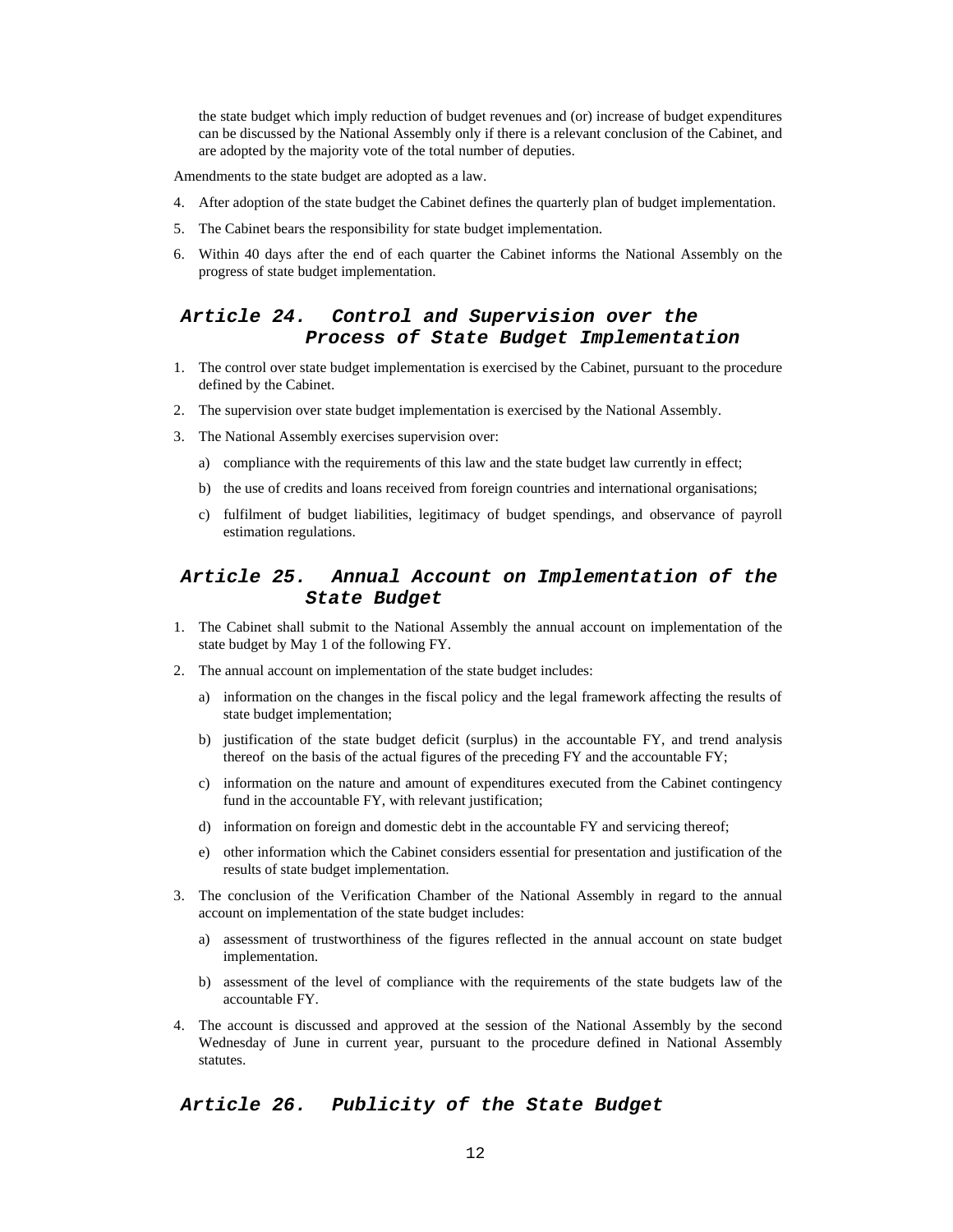- To ensure the publicity of development, discussion and approval of the draft state budget, implementation of the state budget law, and verification thereof:
	- a) within three days after presentation of the state budget bill to the National Assembly, the Cabinet publishes the draft, with exception of the articles containing state secret;
	- b) discussions on the draft state budget in the National Assembly are elucidated by mass media sources;
	- c) the quarterly plan of state budget implementation is published within 15 days after being confirmed by the Cabinet;
	- d) within one month after the end of each quarter, the Cabinet published information on quarterly implementation of the state budget.

#### **PART 5. COMMUNITY BUDGETS OF THE REPUBLIC OF ARMENIA**

# *Article 27. The Principles of Formation of Community Budgets*

The main principles of formation of community budgets are:

- a) the planning of financial resources necessary for resolving of problems of local importance, on the basis of a three-year programme for community development;
- b) creation of a contingency fund, as the main guarantee for financing of unplanned expenditures, interest on borrowings, and capital expenditures;
- c) equilibrium of the budget: the total amount of budgeted expenditures shall not exceed the revenue expectations for the same FY;
- d) economising, which implies that each expenditure results in generation of equivalent assets, material and non-material;
- e) efficiency, which implies that a good ratio between the executed expenditures and their usefulness for the community is maintained;
- f) credibility and explicitness, which makes the budget control more efficient through simple and explicit mechanisms of calculation underlying budget articles;
- g) publicity, which makes it possible to keep community members informed on development and implementation of the community budget.

# *Article 28. The Structure of Community Budgets, Community Budget Revenues and Expenditures*

The structure of community budgets, built upon the necessity to ensure the adequacy of the functions and financing of local self government agencies, consists of the following components:

- a) administrative part (administrative budget);
- b) capital part (capital budget);
- 2. Each of the components of the community budget has to be zero balanced.
- 3. The administrative budget includes:
- **I. REVENUES**, which are reserved for community budgets by law and legal regulations, inter alia:
	- ullet taxes and duties;
	- $\blacksquare$  non-tax revenues;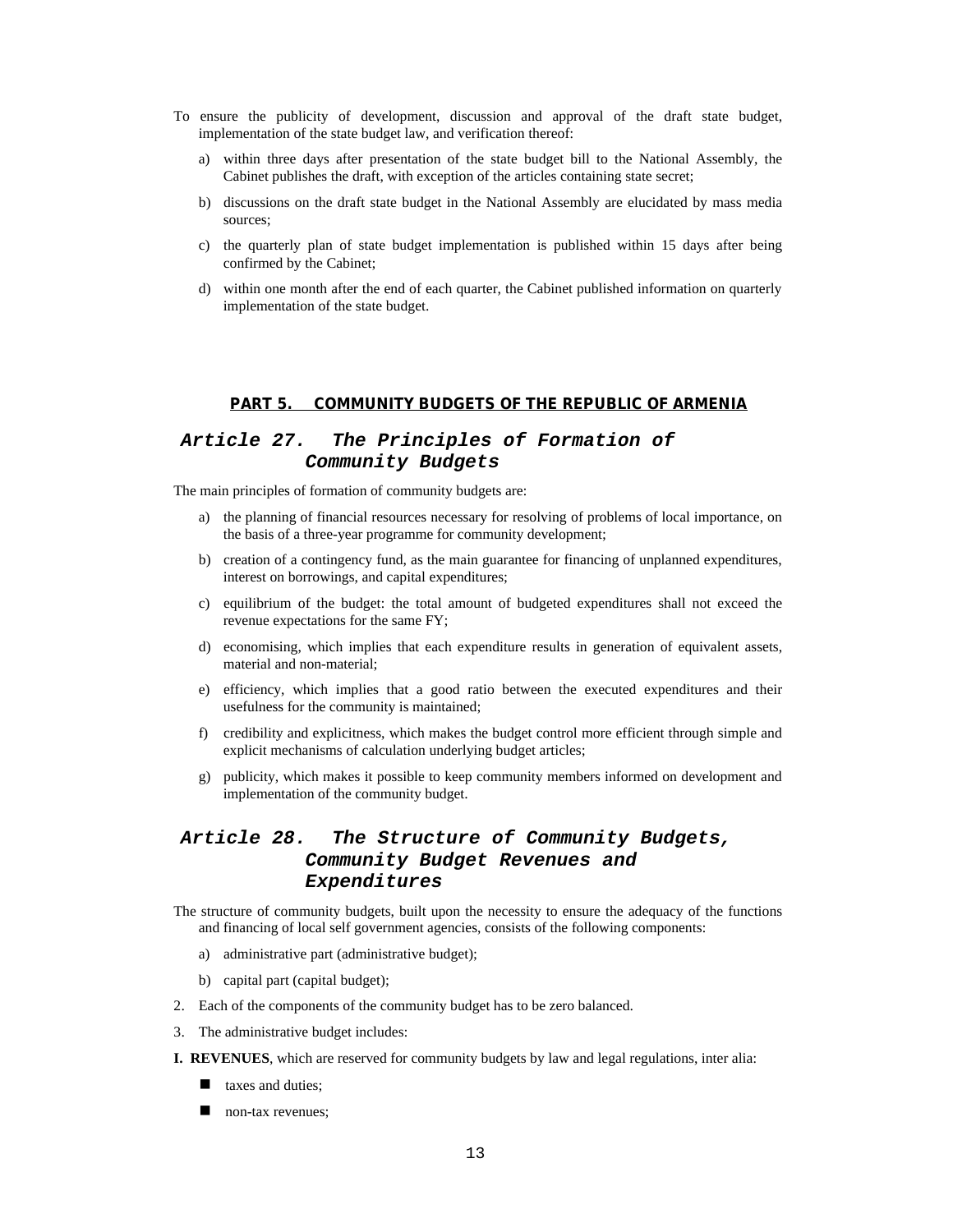- n official transfers.
- 1.1. Taxes and Revenues
	- a) 95% of land tax collections;
	- b) 95% of real property tax collections;
	- c) 15% of income tax collections;
	- d) other deductions from state taxes;
	- e) state duties, including:
		- for registration of citizenship acts, and issuing extra registration certificates to citizens; for making changes and amendments in the register of civil residence acts; for issuing of restitution certificates;
		- n for notary services: issuing of copies of certified documents; drafting of contracts and appeals; making copies and annotations of documents;
	- f) charges on violation of tax legislation, except for the charges reserved by law for the state budget;
	- g) local duties;
	- h) other taxes reserved by law for community budgets.
- 1.2 Non-tax revenues:
	- a) revenues from the rent of community reserve lands and the state reserve lands located within the administrative borders of communities;
	- b) revenues from the rent of the property of local self government agencies and subordinate budget institutions;
	- c) charges on administrative offences imposed by local self governments;
	- d) deductions from the profit of the institutions subordinate to local self government agencies, which are carried out by the decision of the local council;
	- e) local fees;
	- f) other local collections reserved to community budgets by law.
- 1.3 Official transfers:
	- a) level-up subsidies from the state budget;
	- b) other transfers.
	- **II. EXPENDITURES**, current expenses related to performance of the statutory functions of local self government agencies, inter alia:
	- a) general purpose community services;
	- b) statutory functions related to defence;
	- c) statutory functions related to maintenance of public order and security;
	- d) education and science;
	- e) health care;
	- f) social security and social insurance;
	- g) culture, sports and religion;
	- h) communal services;
	- i) energy and fuel complex;
	- j) agriculture, forestry, water reserves and fisheries;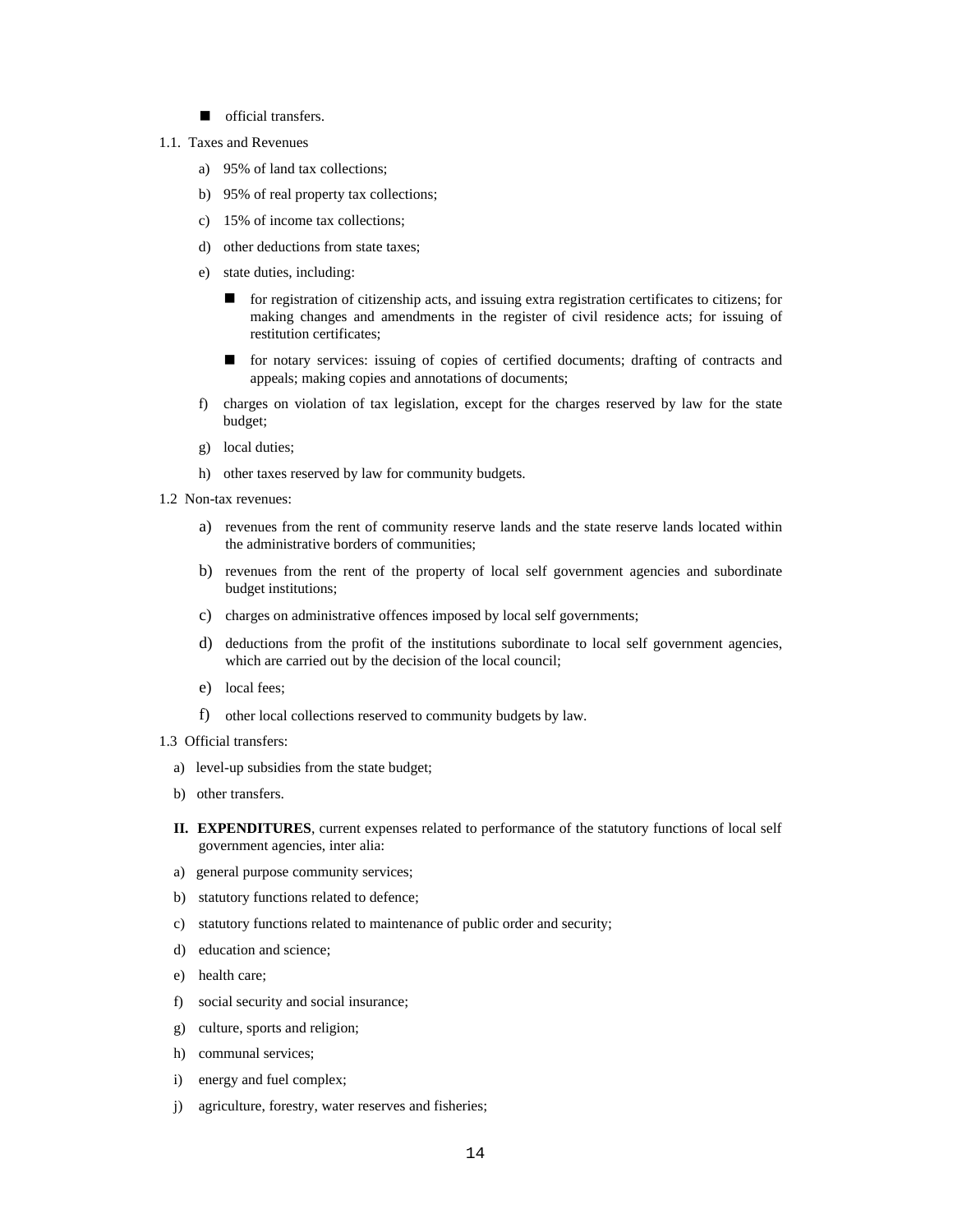- k) mining industry and extraction of minerals (except fuel), processing industry, construction and environmental protection;
- l) transport, roads and communications;
- m) other expenditures not included in the main local budget expenditure groups.
- 4. The capital budget includes:

#### **I. REVENUES**

- a) state budget subventions for financing of capital expenditures;
- b) other targeted transfers for financing of capital expenditures;
- c) deductions from the profit of the institutions subordinate to local self government agencies, which are carried out by the decision of the local council;
- d) proceeds from the sales of the property devised or donated to local self government agencies and subordinate institutions, or the property in abeyance;
- e) borrowings, inter alia, revenues from distribution of local self government bonds. The procedure for distribution of bonds by local self government agencies is defined by the Cabinet;
- f) transfers from the administrative budget (from the contingency fund);
- g) dividends from participation in charter capitals of shareholding companies, financial institution and banks.
- **II. EXPENDITURES**, capital outlays related to performance of the statutory functions of local self government agencies, inter alia:
- a) capital construction;
- b) capital repair;
- c) repayment of credits and other borrowings;
- d) creation of material reserves.
- 5. The functions delegated to local self governments are finance from state budget funds allocated for this purpose to community budgets.
- 6. The order of financing of delegated functions is established by the Cabinet.

#### *Article 29. Contingency Funds of Community Budgets*

- 1. Community budgets include a contingency fund, which is the source to finance the expenditures not foreseen in the budget, as well as the interest on community budget borrowings. The contingency fund is introduced in the expenditure part of community budgets as a separate Article.
- 2. A community's contingency fund shall not exceed 30% of total revenue expectations programmed in the community's administrative budget for the given FY.
- 3. Payments from the contingency fund for financing of interest on community borrowings shall not exceed 20% of the contingency fund for the current FY.
- 4. Disbursements from the contingency fund, for financing of the expenditures not programmed in the community budget, are carried out by the local council's decision.

# *Article 30. Level-up State Budget Subsidies to Community Budgets*

The revenues of the administrative budget include level-up subsidies from the state budget, which are introduced in the revenue part as separate article.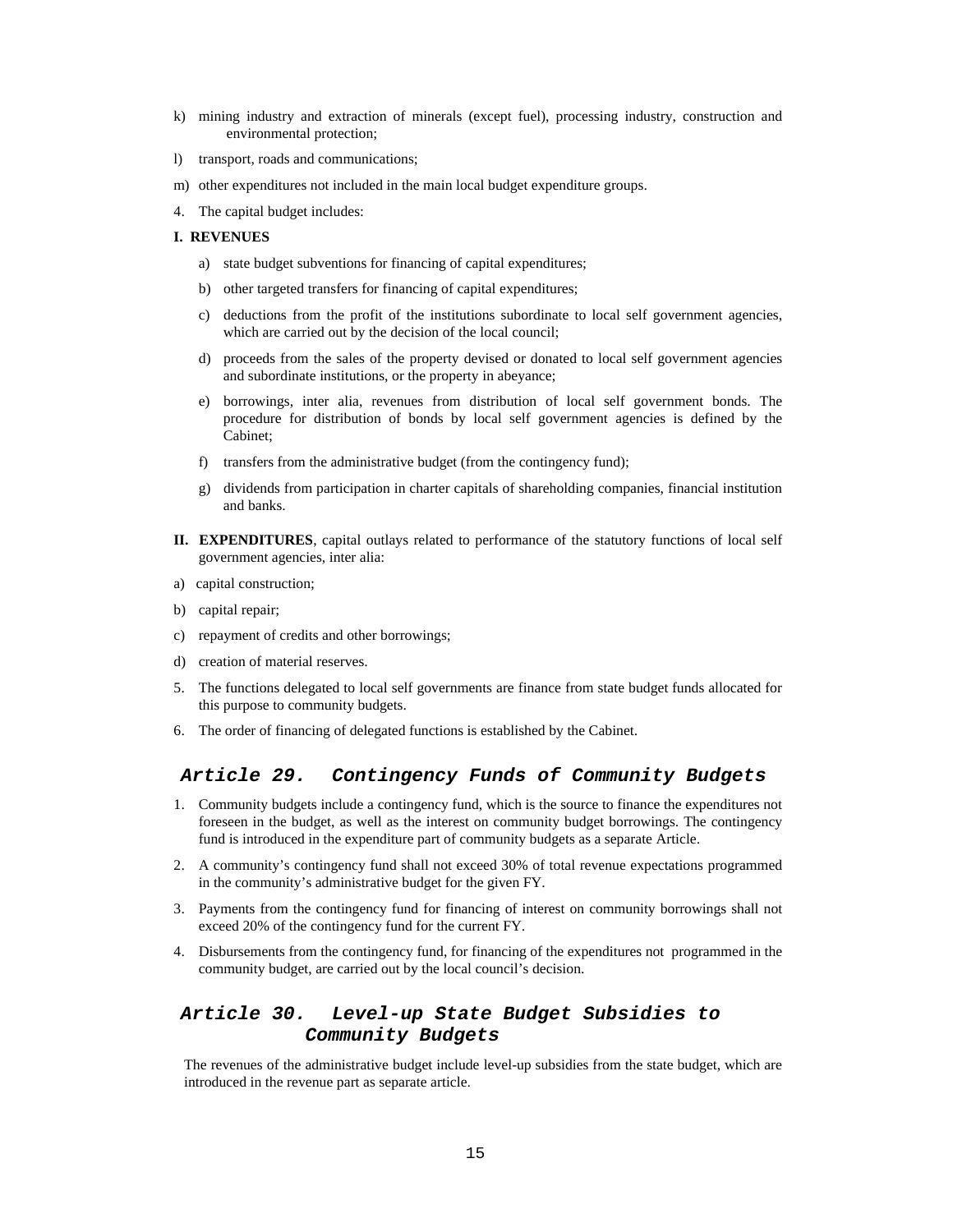# *Article 31. Development of the Draft Community Budget*

- 1. The draft of the community budget is developed via planning of financial resources necessary for resolving of problems of local importance, on the basis of a three-year programme for community development.
- 2. The draft of the community budget is developed by the mayor, in accordance with the principles of uniformity of the budgetary system, the unified methodology for budgetary classification and accounting.
- 3. The norms for calculation of budget expenditures, established by the Cabinet or by a public administration body authorised by the Cabinet, bear advisory nature in the case of community budgets, with exception of the expenditures pertaining to execution of the delegated functions and the use of other targeted state budget transfers.
- 4. To organise the activities on development of the draft community budget, the mayor:
	- − gives assignments to budget institutions and relevant services of the local executive for estimation of budget revenues and expenditures;
	- − makes sure that, by July 1 of the current FY, the revenues and expenditures are estimated, in accordance with the standards defined by the Minister of Finance and Economy.
- 5. Budget institutions submit, by August 15 of the current FY, to the mayor the budget requests and the estimates of their personnel expenditures with corresponding justification.
- 6. The mayor summarises the submitted requests, by October 1 of the current FY, and develops the draft decision of the local council on the community budget.
- 7. The decision of the local council on the community budget includes:
	- a) the draft community budget, with a breakdown into budget components, budget revenues and expenditures classified according to the articles of economic and functional classification, with indication of three-year data: the actual figures of previous FY, estimations for the current FY and forecasts for the FY concerned;
	- b) the mayor's statement on the principal directions of the community development programme;
	- c) justification of budgeted revenues and expenditures, as well as trend analysis thereof on the basis of actual figures of the previous FY and estimated figures of the current FY;
	- d) justification of community budget appropriations and the amounts needed for budget financing of targeted programmes, which includes the description of the programme's:
		- legal basis;
		- contents;
		- tasks and objectives;
		- − phases and timing of implementation.
	- e) the structure and trend analysis of the local government debt, on the basis of actual figures of the previous FY and estimated figures of the current FY;
	- f) justification of the appropriations budgeted for generation of the community's contingency fund;
	- g) information on state budget appropriations for the community budget;
	- h) justification of the appropriations generated from financial and commodity assistance, donations and other revenues expected in the next FY;
	- i) information on personnel expenditures of budget financed institutions, and trend analysis of this information based upon the corresponding figures of the last FY and the estimated figures of the current FY, as well as information on the actual number of employees;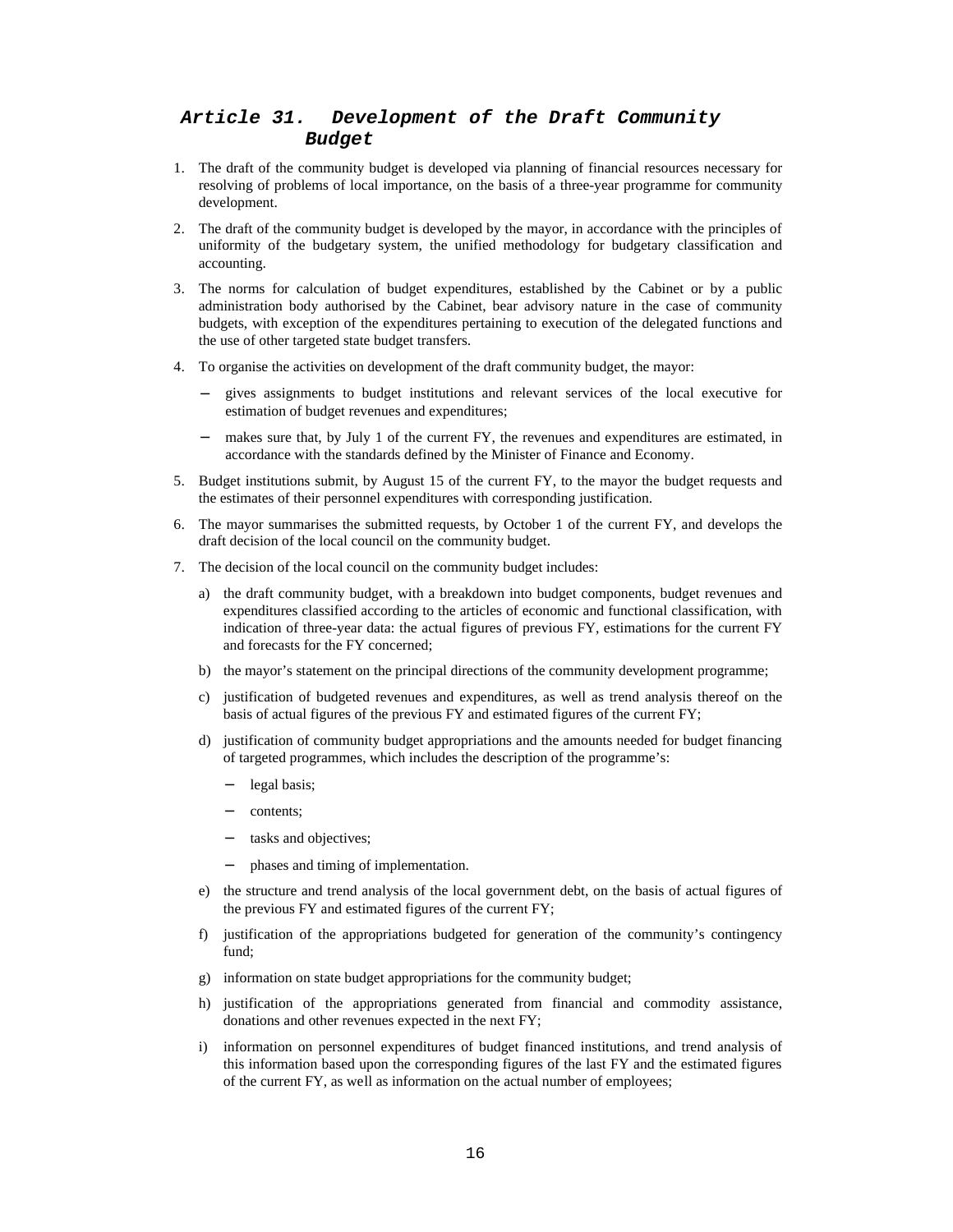j) other information, which the mayor finds essential for justification of the draft decision of the local council on the community budget.

# *Article 32. Discussion and Approval of the Draft Community Budget by the Local Council*

- 1. The mayor presents the draft community budget to the local council within one month after adoption of the state budget or prior to it. Copies of the draft budget are distributed among the members of the local council at least a week prior to the discussion of the draft by the council.
- 2. The draft community budget is presented at the meeting of the local council by the mayor.
- 3. The procedure of discussing and approving the draft community budget in the local council is fixed by the statutes of the local council.
- 4. Following the discussion in the local council, the mayor shall have one week's time to make relevant amendments to the draft or request the council to adopt it.
- 5. The local council bears the responsibility for approving the community budget by adopting the relevant draft decision presented by the mayor.
- 6. The local council may adopt the draft community budget, presented by the mayor, prior to adoption of the state budget by the National Assembly.
- Within two weeks after adoption of the state budget, local authorities make relevant amendments to the community budget adopted prior to it.
- 7. Within three days after adoption of the community budget, the mayor presents it to relevant marzpet<sup>1</sup>.
- Marzpet verifies the conformity of the presented budget with the law, keeping in mind the principle of budget independence stipulated in this law. If the budget answers the requirements of the established methodology and the principles of uniformity of the budget system, marzpet includes the budget figures in the summary report on the budgets of the communities located in the marz, which he submits to the Ministry of Finance and Economy.
- 8. Disagreements between the mayor and marzpet in regard to the adopted community budget are settled in accordance with the statutory procedure.
- 9. If the budget is not adopted, the mayor puts to vote the question of his resignation. If, within 3 days, the local council does not accept the mayor's resignation by a majority vote, the community budget along with mayor's amendments, shall be considered adopted.
- If, in regard to adoption of the budget, the mayor's resignation is accepted by the local council, the relevant marzpet shall report to the Cabinet on the matter, in accordance with the statutory procedure.
- If, within one week after receiving the report, the Cabinet does not take any decision in regard to the matter, the community budget, along with mayor's amendments, shall be considered adopted.
- If the Cabinet takes a decision to dismiss the mayor by accepting his resignation, the new mayor shall present the draft community budget to the local council within 20 days. The draft budget shall be discussed and approved within 30 days, in accordance with the procedure set forth in this law.
- 10. If the community budget is not adopted till the beginning of the FY, the expenditures shall be executed in accordance with to the proportions of the previous FY.

## *Article 33. Implementation of the Community Budget*

- 1. After adoption of the community budget the mayor defines the quarterly plan of budget implementation, confirms personnel expenditure estimates of budgetary institutions.
- 2. To ensure the implementation of the community budget, the mayor:

 $\overline{a}$ 

<sup>&</sup>lt;sup>1</sup> Regional governor appointed by the state government.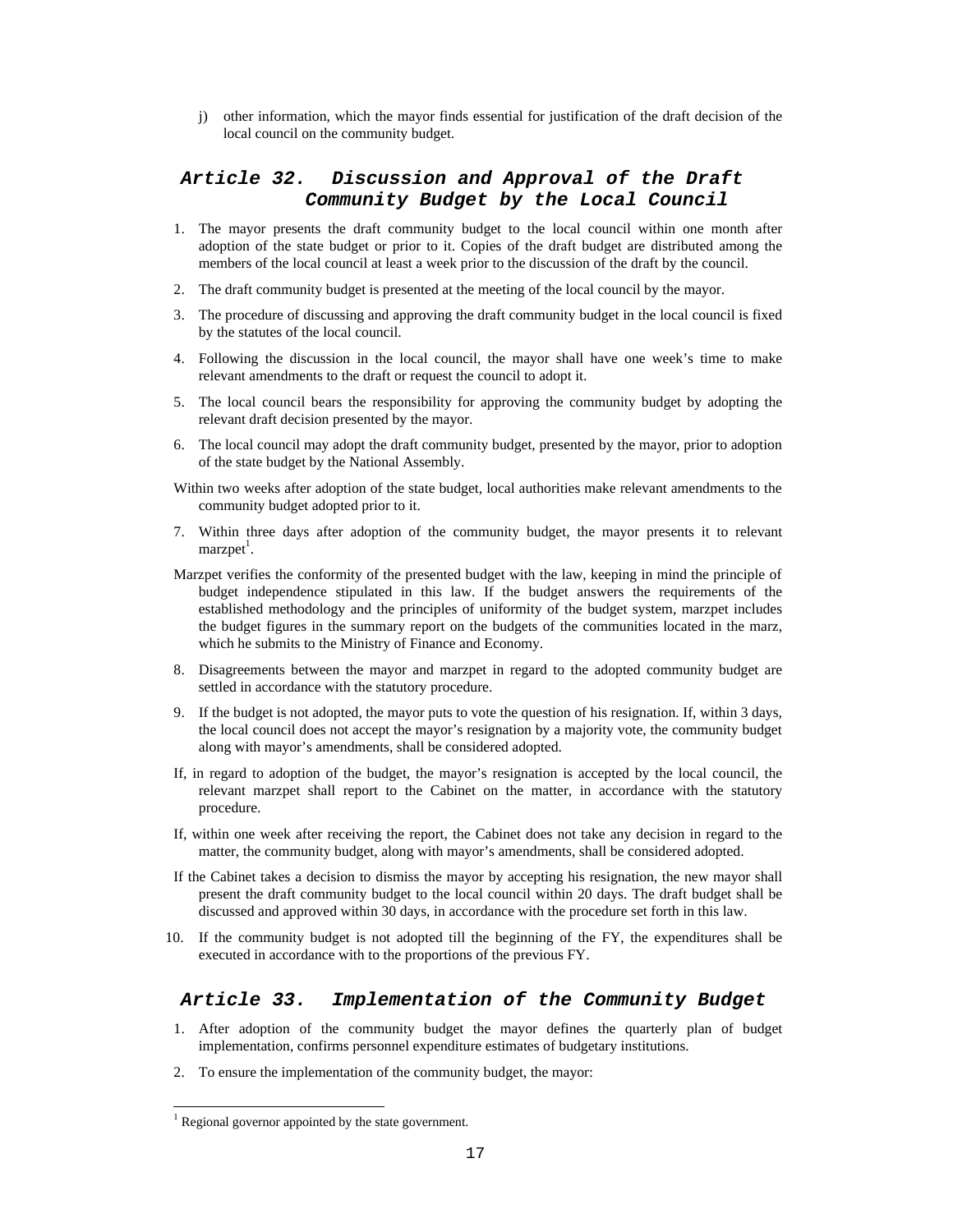- a) transmits the approved community budget, the quarterly plan, and quarterly estimates of personnel expenditures of budget institutions to the field treasury of the Ministry of Finance and Economy responsible for servicing budget implementation of the community;
- b) signs financial documents
- c) assists the tax authorities in collecting local taxes;
- d) performs other statutory functions.
- 3. In the course of implementation of the community budget, the mayor may reallocate funds between the budget lines of economic and functional classification, if these reallocations do not conflict with the decision of the local council on adoption of the community budget. The reallocation between the budget lines shall not exceed the limits of annual budget appropriations.
- 4. Amendments to the community budget can be made upon the proposal of local council members and (or) the mayor. These amendments shall not shatter the community budget equilibrium, defined in this law. The amendments to the community budget which imply reduction of budget revenues and (or) increase of budget expenditures can be discussed by the local council only if there is a relevant conclusion of the mayor, and are adopted by the majority vote of the total number of deputies.
- The procedure of making amendments to the community budget is defined in local council regulations, on the basis of this law.
- 5. Servicing of community budget implementation is carried out, in accordance with the procedure defined by the Cabinet, by the Ministry of Finance and Economy, through its field treasuries.
- 6. The mayor bears the responsibility for implementation of the community budget.

# *Article 34. Supervision over Implementation of the Community Budget*

- 1. The supervision over implementation of the community budget is exercised by the local council, the National Assembly and the Cabinet, within the framework of their statutory powers.
- 2. The local council exercises the supervision via its members and (or) a specialised audit company, with a periodicity established by the local council, but not less than once a year.
- 3. The main objectives of the supervision are:
	- a) to verify the grounds for development of revenue forecasts and expenditure estimates;
	- b) to verify the legitimacy of the use of budget funds, credits and other borrowings;
	- c) assessment of the situation in regard to fulfilment of budget liabilities, observance of payroll estimation regulations, accounting and reporting;
	- d) to exercise control over financial activities of budget institutions and organisations;
	- e) to ensure compliance with other requirements of this law.
- 4. In the event of providing false or misleading information to the persons exercising the audit or impending the process of audit, the responsible officials from budgetary institutions, the mayor and the municipality staff shall be made answerable, in accordance with the law.

## *Article 35. Accounts on Implementation of the Community Budget*

- 1. The mayor shall submit to the local council and the head of marz a quarterly account on implementation of the community budget, within 15 days after the end of the quarter.
- 2. The mayor shall submit to the council and the head of marz the annual account on implementation of the community budget along with the  $1<sup>st</sup>$  quarterly account of the following FY.
- 3. The annual account on community budget implementation, along with conclusions of a specialised audit company, is discussed and approved at a local council meeting by May 1 of the current FY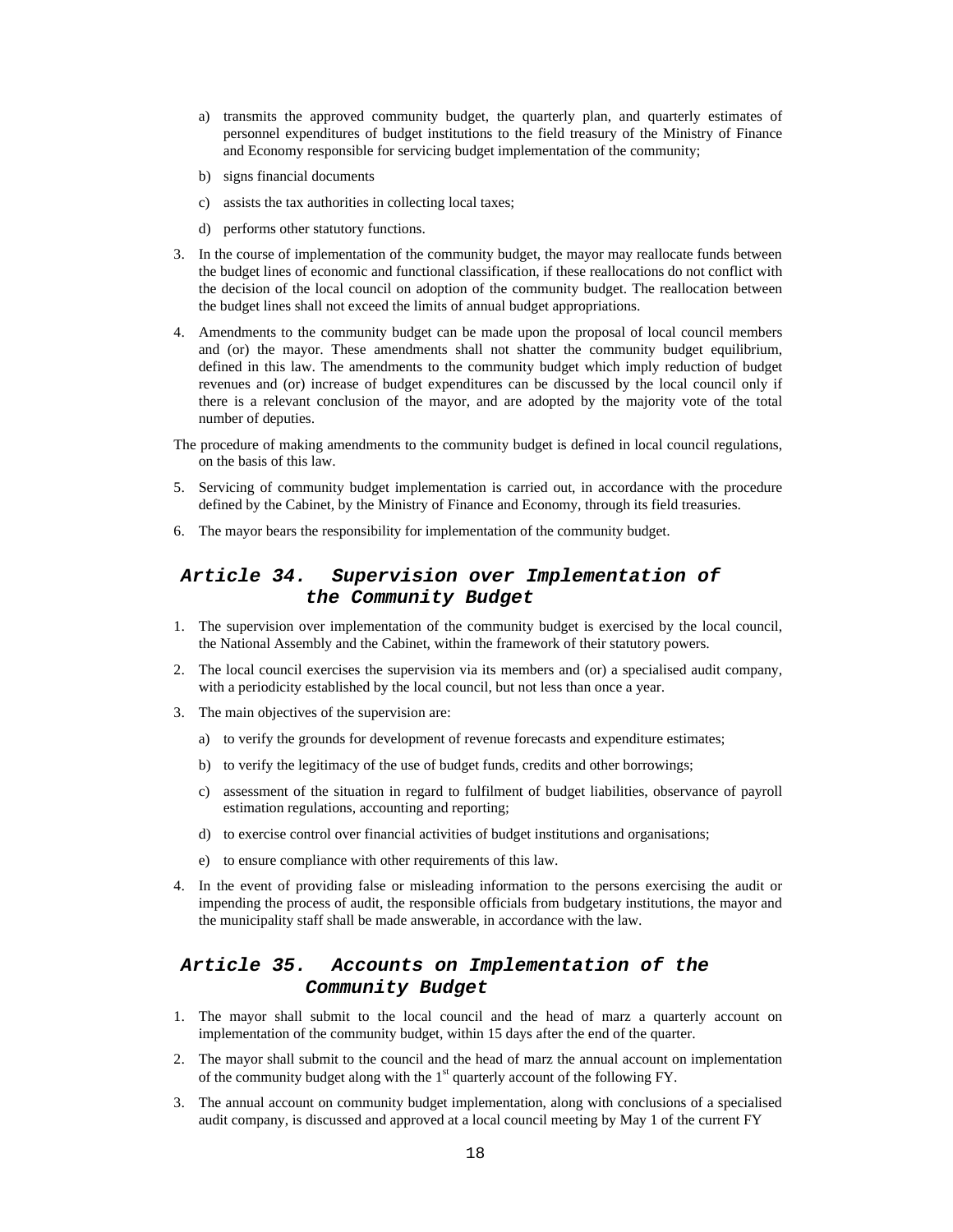- 4. In case the annual account on community budget implementation is not approved, the local council, in accordance with the statutory procedure, may bring in a proposal to dismiss the mayor. If, within one week after receiving the proposal, the Cabinet does not take any decision in regard to the matter, the annual account is considered adopted.
- If the proposal to dismiss the mayor is approved by the Cabinet, the mayor resigns, pursuant to the statutory procedure, while the annual account on community budget implementation is considered approved.
- 5. The procedure of discussing the annual account on community budget implementation is defined in local council statutes.
- 6. The local council takes a corresponding decision on approval of the annual account on community budget implementation.
- 7. The annual account on implementation of the state budget includes:
	- a) information on justification of community budget revenues and expenditures in the accountable FY, and trend analysis thereof on the basis of the actual figures of the preceding FY and the accountable FY;
	- b) information on the nature and amount of expenditures executed from the community contingency fund in the accountable FY, with relevant justification;
	- c) information on community budget debts in the accountable FY and servicing thereof;
	- d) other information which the mayor Cabinet considers essential for presentation and justification of the results of community budget implementation.

#### *Article 36. Publicity of Community Budgets*

To ensure the publicity of the community budget:

- a) the draft community budget is published in local press within three days after presentation of it to the local council. In the meantime, the main budget indices, including statistical data and charts are prepared and published.
- b) within one month after the end of each quarter, the municipality publishes information on quarterly implementation of the community budget;
- c) the annual account on community budget implementation is published in the local press within 5 days after being approved by the local council;
- d) the mayor takes steps to facilitate the access of community members to the draft of community budget, the annual account and other documentation.

#### **PART 6. BUDGETARY CLASSIFICATION**

#### *Article 37. The System of Budgetary Classification*

- 1. Budgets are developed and implemented on the basis of unified system of budgetary classification of revenues and expenditures.
- 2. Budgetary classification means the breakdown of budget revenues and expenditures, pursuant to the types and directions thereof, into groups to ensure the consistency of budget indices.
- 3. Budgetary classification has the following structure:
	- a) budget revenues and official transfers;
	- b) budget expenditures and lending less repayment;
	- c) budget arrears and sources of financing of the state budget deficit.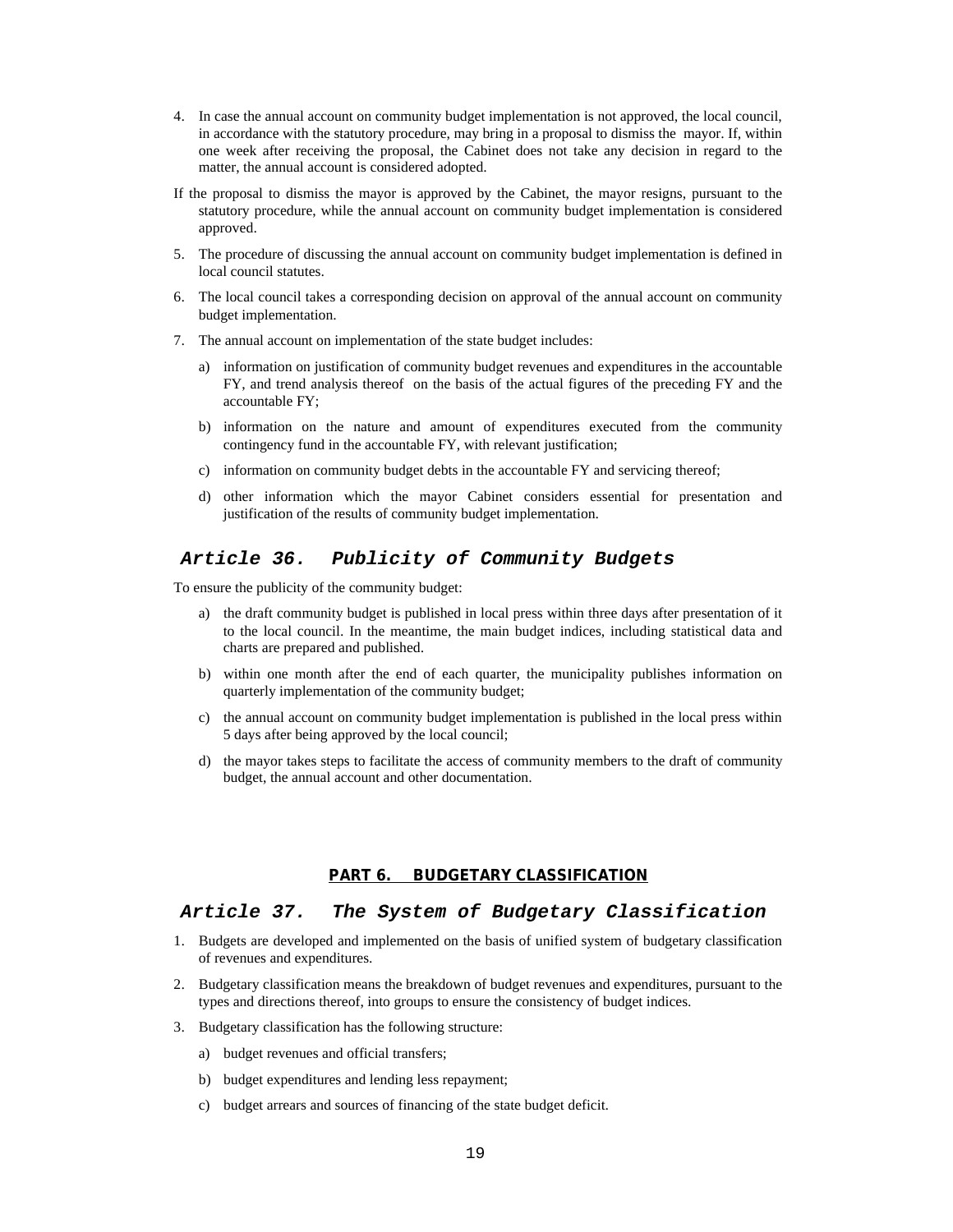#### *Article 38. Budget Revenues and Official Transfers*

- 1. Budget revenues and official transfers are classified on the basis of the statutory sources of revenue.
- 2. Budget revenues and official transfers fall into the following groups:
	- − total revenues;
	- − official transfers.
- 3. Total revenues are classified into:
	- − current revenues;
	- − revenues for capital transactions.
- 4. Current revenues include tax and duty collections, as well as non-tax revenues.
- 5. Budget revenues from taxes and duties include:
	- a) VAT, inter alia:
		- from enterprises and organisations;
		- − from individual entrepreneurs;
	- b) profit tax:
		- − from state-owned enterprises;
		- − from private enterprises;
		- − from foreign entities;
		- − from financial organisations;
	- c) income tax:
		- − personal income tax;
		- − corporate income tax;
		- − on dividends and interest;
	- d) excise tax:
		- − from local production of excise items;
		- − from import of excise items;
	- e) real property tax:
		- from enterprises and organisations;
		- − from individual entrepreneurs and citizens;
	- f) land tax:
		- − on agricultural land;
		- − on non-agricultural land;
	- g) customs duties:
		- − on imports;
		- − on exports;
	- h) state duty:
		- − the state duties stipulated in the RA Law on the State Duty;
	- i) presumptive income tax:
		- − on trade;
		- on catering;
		- − on services;
	- j) payments for the use of natural resources and environmental protection;
	- k) other tax revenues to budgets, provided for by law.
- 6. Non-tax budget revenues include:
	- a) Central Bank profit;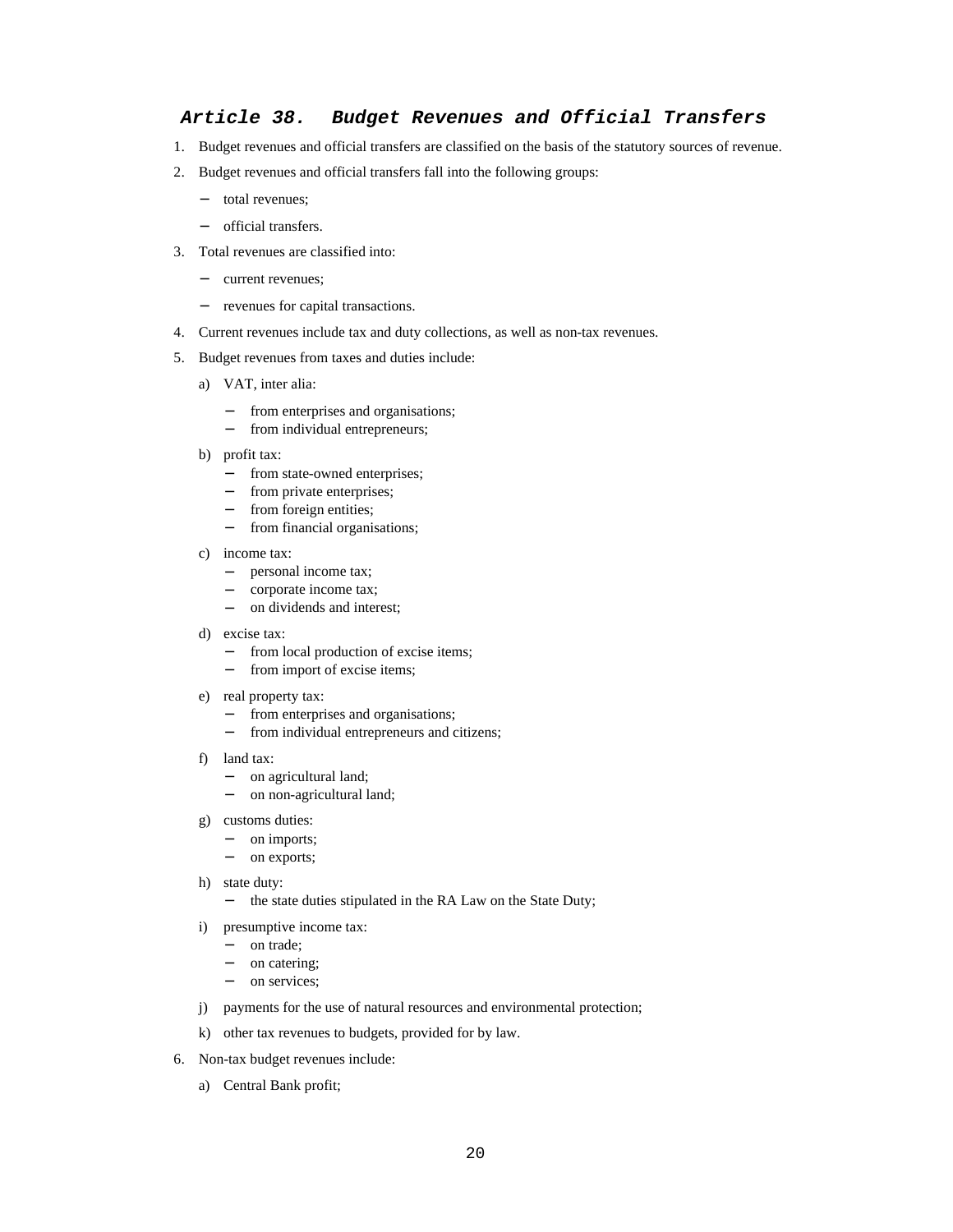- b) revenues from rental of the property of budgetary institutions subordinate to state and local government agencies, including:
	- revenues from the rent on the use of the property of state-owned enterprises;
	- revenues from the rent on the use of state and community reserve lands;
	- revenues from the rent of non-agricultural land;
- c) dividends and interest, including:
	- − dividends on state and local government owned securities;
	- interest and dividends on temporary budget deposits in commercial banks and financial institutions;
	- − dividends on budget participation in share capital;
- d) interest on state lending, including:
	- − interest on lending to residents;
	- − interest on lending to non-residents;
- e) revenues from the sales of the property devised or donated to state or local self government agencies and subordinate institutions, or the property in abeyance;
- f) proceeds from organisation of lotteries by state or local government agencies;
- g) revenues from charges on offences imposed by executive, judicial and local self government authorities;
- h) other non-tax budget revenues provided for in the law and other legal regulations.
- 7. Revenues from capital transactions include:
	- a) proceeds from the sales of state or community owned fixed assets;
	- b) proceeds from the sales of balance sheet property of budget institutions;
	- c) proceeds from the sales of material values from the reserves of state and local government agencies;
	- d) proceeds from the sales of state-owned land, as well as non-material property of state and local government agencies.
- 8. Official transfers include:
	- a) transfers from foreign countries and international organisations, including:
		- current transfers;
		- − capital transfers;
	- b) other transfers, including:
		- − current transfer;
		- − capital transfers;
	- c) level-up subsidies from the state budget to community budgets;
	- d) state budget subventions to community budgets.

### *Article 39. Budget Expenditures and Lending Less Repayment*

- 1. Budget expenditures and lending less repayment (hereinafter budget expenditures) are classified pursuant to:
	- functions of state and local government agencies;
	- administrative and territorial location;
	- economic character of expenditures.
- 2. Functional classification of budget expenditures implies the breakdown of budget expenditures pertaining to functions of state and local government agencies into principal groups :
- 3. Functional classification of budget expenditures has the following structure: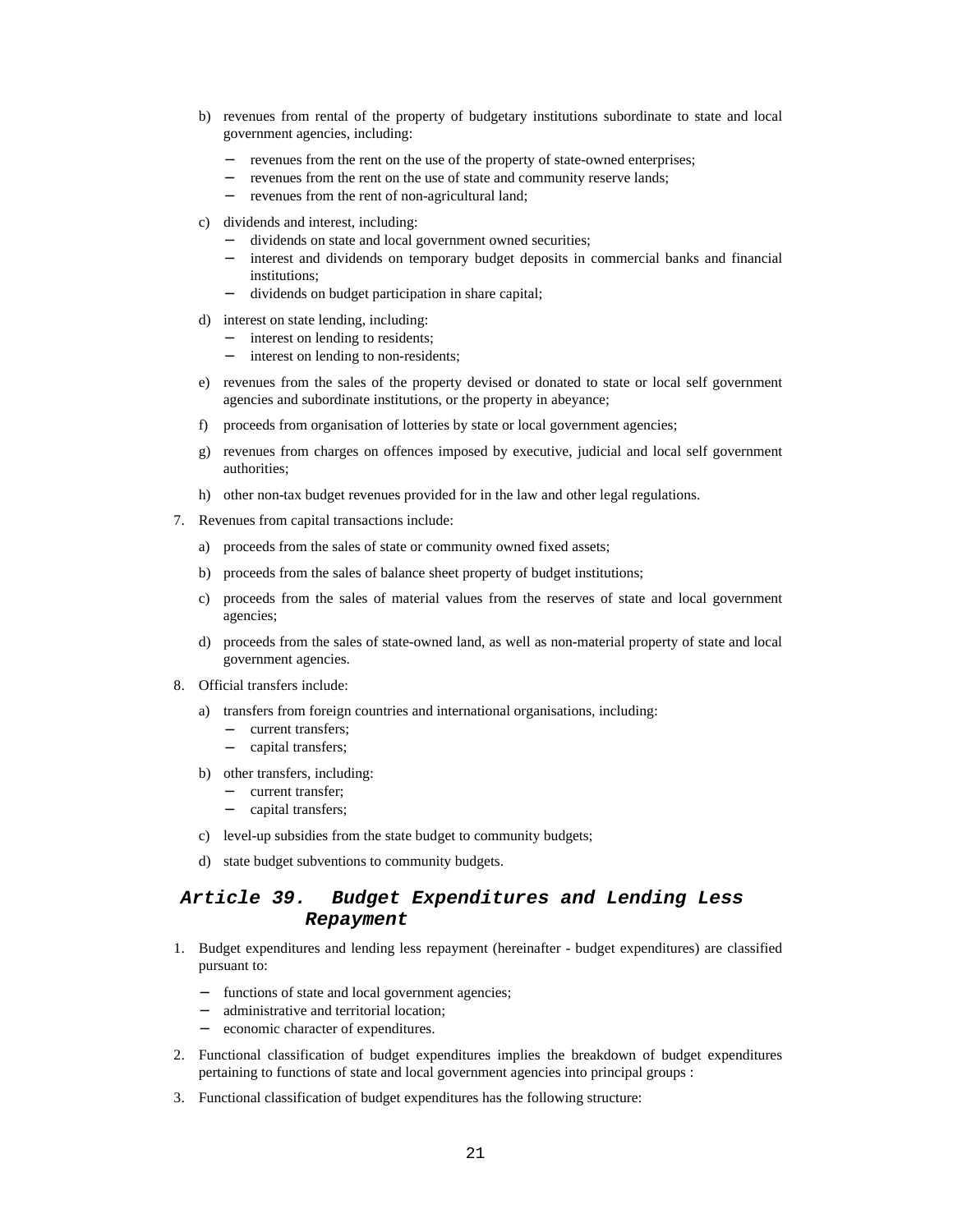- a) state and community services of general nature;
- b) defence;
- c) maintenance of public order and security;
- d) education and science;
- e) health care;
- f) social security and social insurance;
- g) culture, sports and religion;
- h) communal services;
- i) energy and fuel complex;
- j) agriculture, forestry, water reserves and fisheries;
- k) mining industry and extraction of minerals (except fuel), processing industry, construction and environmental protection;
- l) transport, roads and communications;
	- m) other services;
	- n) expenditures not included in the main groups.
- 4. Economic classification of budget expenditures implies the breakdown of budget expenditures pursuant to economic quality thereof.
- 5. Economic classification of budget expenditures has the following structure:
	- a) total expenditure;
	- b) lending less repayment.
- 6. "Total expenditure" group includes:
	- current expenses;
	- − capital outlays.
- 7. Current expenses include:
	- a) payroll expenses of state and local government agencies and subordinate budget institutions;
	- b) interest payments, including:
		- interest on internal debt;
		- − interest on external debt;
	- c) subsidies:
		- − state budget subventions to community budgets;
		- − subsidies to enterprises and organisations;
	- d) current transfers, including:
		- level-up state budget subsidies to community budgets;
		- pensions;
		- − scholarships;
		- − benefits;
		- other transfers;
	- e) expenses for purchase of goods and services, including:
	- 1) Purchase of goods:
		- − office equipment and materials;
		- − medicines and bandages;
		- food;
		- other expenses;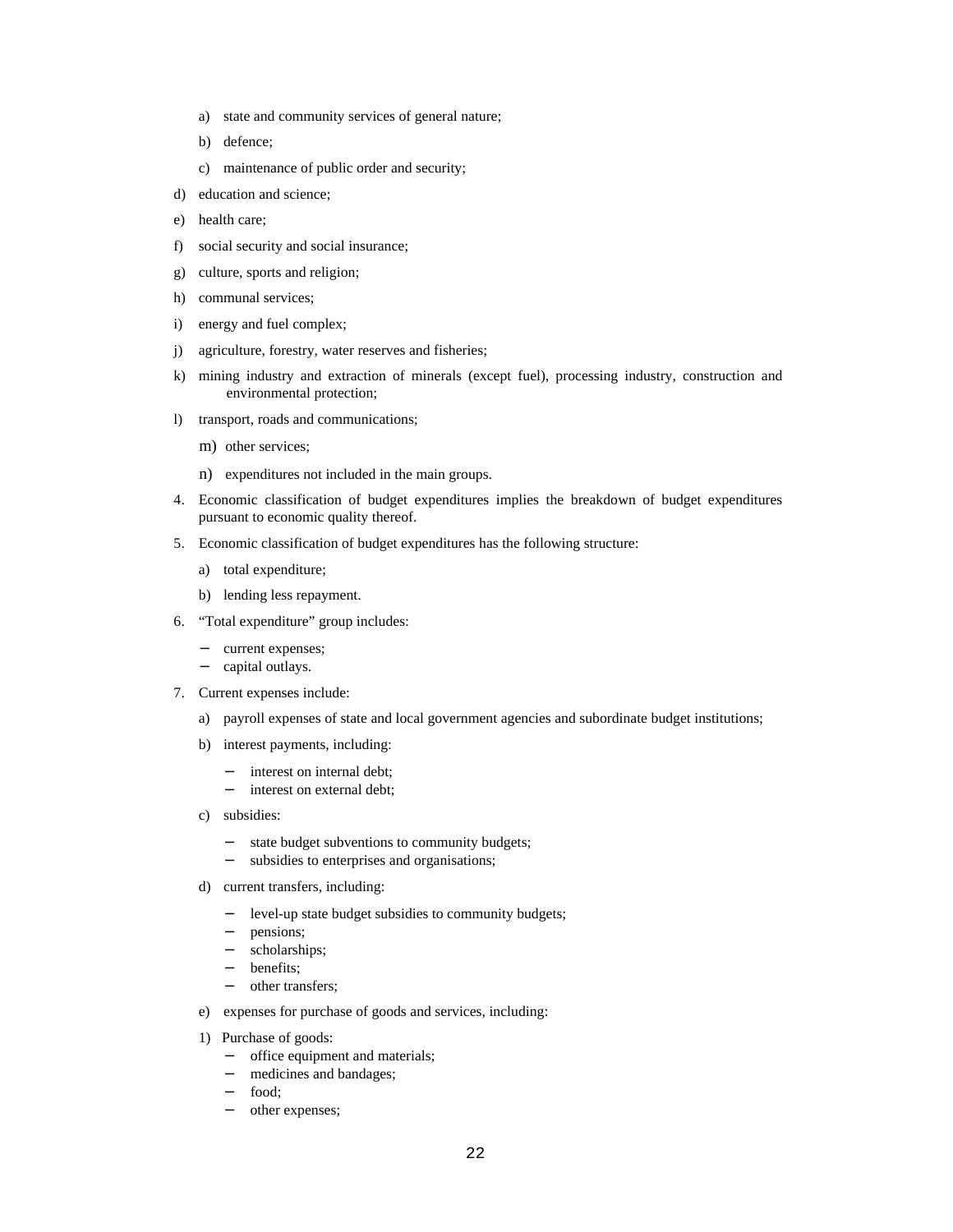- 2) business trips;
- 3) transport;
- 4) communications;
- 5) communal services;
- 6) other expenses.
- 8. Capital outlays include:
	- capital investments;
	- − capital repair.
- 9. Lending less repayment includes:
	- a) internal lending less repayment, including:
		- to state and local government agencies;
		- − to non-financial organisations;
		- − to financial organisations;
		- − other domestic lending less repayment;
	- b) external lending less repayment, including:
		- foreign countries and international organisations;
		- − other external lending less repayment;
- 10. Administrative classification of budget expenditures implies the breakdown of budget expenditures pursuant to the administrative nature of the recipients of budget financing - state and local government agencies.
- 11. The articles of administrative classification are:
	- a) President's Staff;
	- b) National Assembly;
	- c) Cabinet;
	- d) Constitutional Court;
	- e) Judicial System;
	- f) Attorney General's Office;
	- g) Ministries, Departments, state and local government agencies (each on a separate line).
- 12. Territorial classification of budget expenditures implies the breakdown of budget expenditures pursuant to the units of territorial organisation of the republic, marzes and communities:

# *Article 40. Budget Liabilities and the Sources of Financing of the State Budget Deficit*

- 1. Classification of the sources for financing of the state budget deficit is assorting of the funds borrowed to finance the state budget deficit into principal groups.
- 2. The sources of financing of the state budget deficit are classified as:
	- a) domestic, including:
		- − Central Bank credit;
		- borrowings from commercial banks;
		- state government securities;
		- proceeds from privatisation of state-owned enterprises and incomplete construction sites;
		- other domestic sources.
	- b) external, including:
		- financing from international organisations;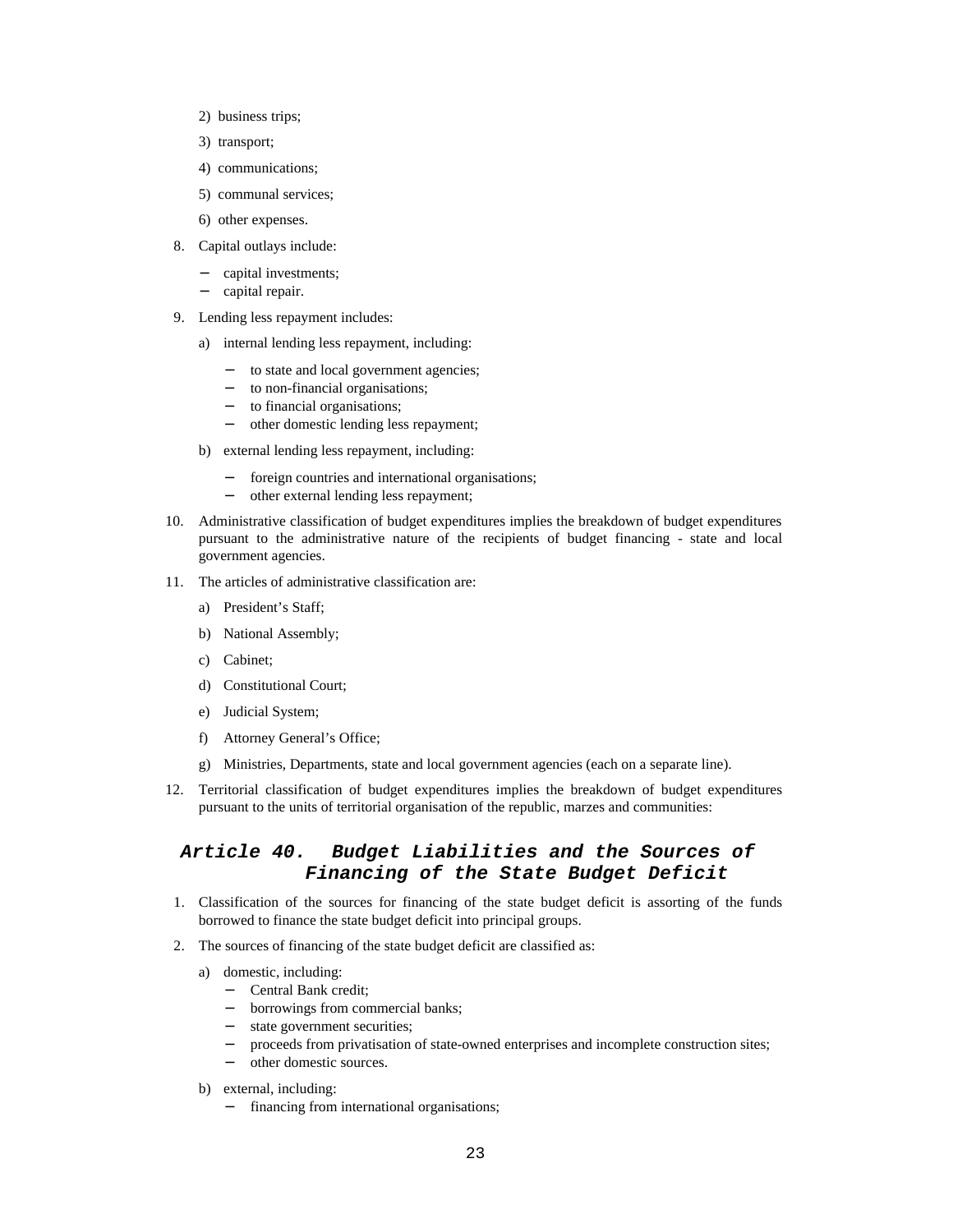- − financing from foreign countries;
- − other external sources.
- 3. Classification of budget liabilities is assorting of state and local government liabilities into principal groups.
- 4. Budget liabilities are classified as:
	- a) internal, including:
		- − to state and local government agencies;
		- to the Central Bank;
		- to commercial banks of the Republic of Armenia;
		- budget guarantees;
		- − other internal liabilities.
	- b) external, including:
		- − to international organisations;
		- − to foreign countries;
		- − other external liabilities.

# *Article 41. Specification of Budget Classification*

- 1. A more detailed specification of the budget classification set forth in this law, into separate articles, as well as the procedures related to application thereof, is established by the Ministry of Finance and Economy.
- 2. In the expenditure structure of the state budget the outlays exceeding the amount of 50 million drams shall go by a separate line.

#### **PART 7. RESPONSIBILITY FOR VIOLATION OF THIS LAW**

# *Article 42. Responsibility for Violation of this Law*

1. In case of acting in violation of this law, the legal entities and officials responsible for executing the powers of state and local governments, shall be made answerable in accordance with the statutory procedure.

#### **PART 8. CONCLUSIVE PROVISIONS**

## *Article 43. Interim Provisions*

- 1. The provisions of this law pertaining to timing of budget activities shall not apply to preparation and confirmation of the annual account on implementation of the 1996 state budget.
- 2. Articles 11, 28, 29 and 30 shall come into force from January 1, 1998.
- Item 10, Article 15 of this law shall become effective after adoption of the Law on Sequestration of Expenditures.
- 3. By adoption of the Law on State Purchases, budget financing of the expenditures pertaining to purchase of goods and services shall be carried out in accordance with the procedure defined annually in the State Budget Law.